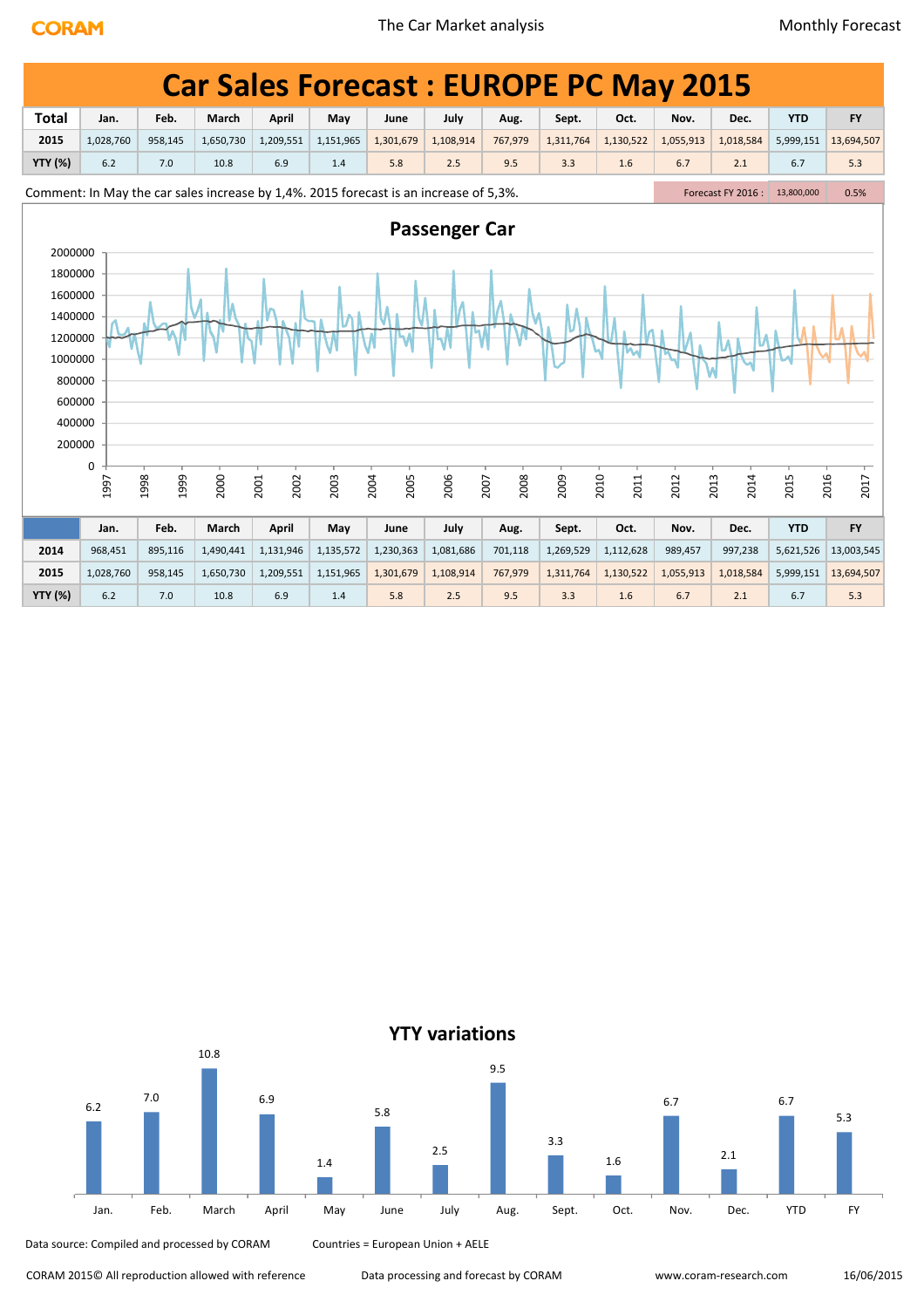|                |              |              |              |              |              |                                                                                    |                      |              |              | <b>Car Sales Forecast: AUSTRIA May 2015</b> |              |                    |              |              |
|----------------|--------------|--------------|--------------|--------------|--------------|------------------------------------------------------------------------------------|----------------------|--------------|--------------|---------------------------------------------|--------------|--------------------|--------------|--------------|
| <b>Total</b>   | Jan.         | Feb.         | March        | April        | May          | June                                                                               | July                 | Aug.         | Sept.        | Oct.                                        | Nov.         | Dec.               | <b>YTD</b>   | <b>FY</b>    |
| 2015           | 23,427       | 20,641       | 31,086       | 29,500       | 26,517       | 29,152                                                                             | 25,694               | 21,905       | 24,846       | 25,871                                      | 23,077       | 18,655             | 131,171      | 300,371      |
| <b>YTY (%)</b> | $-2.3$       | $-25.2$      | 4.7          | 0.9          | $-1.7$       | 0.2                                                                                | 3.7                  | 3.7          | $-0.1$       | $-4.0$                                      | 6.7          | 7.3                | $-4.6$       | $-1.0$       |
|                |              |              |              |              |              | Comment: In May the car sales decrease by 1,7%. 2015 forecast is a decrease of 1%. |                      |              |              |                                             |              | Forecast FY 2016 : | 310,000      | 3.2%         |
| 60000          |              |              |              |              |              |                                                                                    | <b>Passenger Car</b> |              |              |                                             |              |                    |              |              |
| 50000          |              |              |              |              |              |                                                                                    |                      |              |              |                                             |              |                    |              |              |
| 40000          |              |              |              |              |              |                                                                                    |                      |              |              |                                             |              |                    |              |              |
| 30000          |              |              |              |              |              |                                                                                    |                      |              |              |                                             |              |                    |              |              |
| 20000          |              |              |              |              |              |                                                                                    |                      |              |              |                                             |              |                    |              |              |
| 10000          |              |              |              |              |              |                                                                                    |                      |              |              |                                             |              |                    |              |              |
| 0              | 1990<br>1991 | 1992<br>1993 | 1994<br>1995 | 1996<br>1997 | 1999<br>1998 | 2000<br>2001                                                                       | 2003<br>2002         | 2004<br>2005 | 2006<br>2007 | 2008<br>2009                                | 2010<br>2011 | 2012<br>2013       | 2014<br>2015 | 2016<br>2017 |
|                | Jan.         | Feb.         | March        | April        | May          | June                                                                               | July                 | Aug.         | Sept.        | Oct.                                        | Nov.         | Dec.               | <b>YTD</b>   | <b>FY</b>    |
| 2014           | 23,990       | 27,589       | 29,702       | 29,240       | 26,986       | 29,100                                                                             | 24,772               | 21,121       | 24,863       | 26,945                                      | 21,619       | 17,391             | 137,507      | 303,318      |
| 2015           | 23,427       | 20,641       | 31,086       | 29,500       | 26,517       | 29,152                                                                             | 25,694               | 21,905       | 24,846       | 25,871                                      | 23,077       | 18,655             | 131,171      | 300,371      |
| <b>YTY (%)</b> | $-2.3$       | $-25.2$      | 4.7          | 0.9          | $-1.7$       | 0.2                                                                                | 3.7                  | 3.7          | $-0.1$       | $-4.0$                                      | 6.7          | 7.3                | $-4.6$       | $-1.0$       |

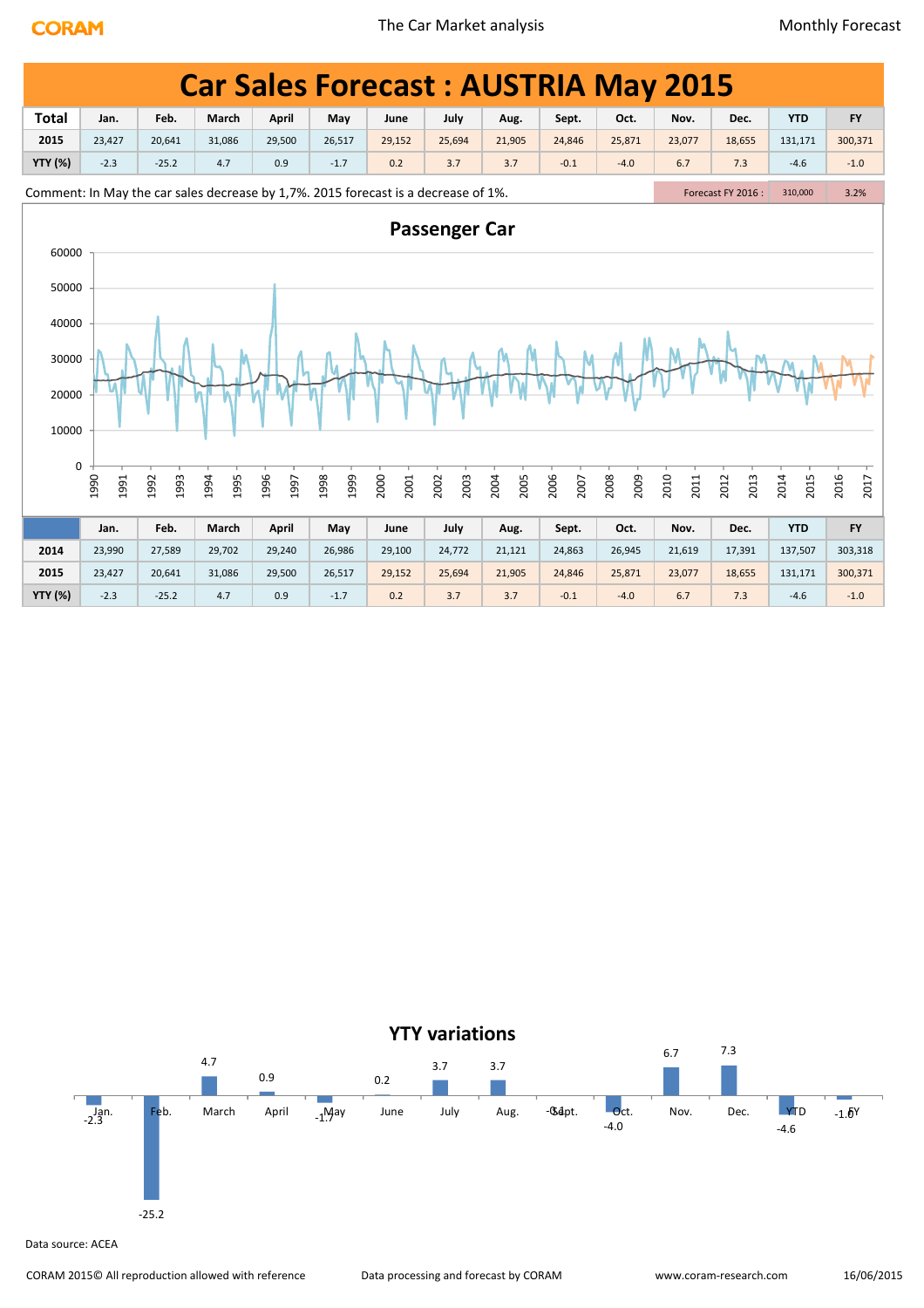|                      |              |              |              |                                                                                      |              |              |                      |              |              | <b>Car Sales Forecast: BELGIUM May 2015</b> |              |                    |              |              |
|----------------------|--------------|--------------|--------------|--------------------------------------------------------------------------------------|--------------|--------------|----------------------|--------------|--------------|---------------------------------------------|--------------|--------------------|--------------|--------------|
| <b>Total</b>         | Jan.         | Feb.         | March        | April                                                                                | May          | June         | July                 | Aug.         | Sept.        | Oct.                                        | Nov.         | Dec.               | <b>YTD</b>   | <b>FY</b>    |
| 2015                 | 47,324       | 44,504       | 55,245       | 51,423                                                                               | 40,502       | 43,030       | 33,748               | 28,779       | 34,016       | 38,431                                      | 31,719       | 26,107             | 238,998      | 474,827      |
| <b>YTY (%)</b>       | $-4.6$       | $-3.5$       | 4.6          | $-3.6$                                                                               | $-5.7$       | 1.5          | $-4.3$               | 0.6          | $-6.5$       | 0.8                                         | 6.7          | $-3.3$             | $-2.4$       | $-1.6$       |
|                      |              |              |              | Comment: In May the car sales decrease by 5,7%. 2015 forecast is a decrease of 1,6%. |              |              |                      |              |              |                                             |              | Forecast FY 2016 : | 463,000      | $-2.5%$      |
| 70000<br>60000       |              |              |              |                                                                                      |              |              | <b>Passenger Car</b> |              |              |                                             |              |                    |              |              |
| 50000<br>40000       |              |              |              |                                                                                      |              |              |                      |              |              |                                             |              |                    |              |              |
| 30000<br>20000       |              |              |              |                                                                                      |              |              |                      |              |              |                                             |              |                    |              |              |
| 10000<br>$\mathbf 0$ |              |              |              |                                                                                      |              |              |                      |              |              |                                             |              |                    |              |              |
|                      | 1990<br>1991 | 1993<br>1992 | 1995<br>1994 | 1996<br>1997                                                                         | 1999<br>1998 | 2000<br>2001 | 2002<br>2003         | 2005<br>2004 | 2006<br>2007 | 2008<br>2009                                | 2010<br>2011 | 2012<br>2013       | 2014<br>2015 | 2016<br>2017 |
|                      | Jan.         | Feb.         | March        | April                                                                                | May          | June         | July                 | Aug.         | Sept.        | Oct.                                        | Nov.         | Dec.               | <b>YTD</b>   | <b>FY</b>    |
| 2014                 | 49,584       | 46,140       | 52,808       | 53,319                                                                               | 42,955       | 42,397       | 35,275               | 28,613       | 36,383       | 38,115                                      | 29,739       | 26,990             | 244,806      | 482,318      |
| 2015                 | 47,324       | 44,504       | 55,245       | 51,423                                                                               | 40,502       | 43,030       | 33,748               | 28,779       | 34,016       | 38,431                                      | 31,719       | 26,107             | 238,998      | 474,827      |
| <b>YTY (%)</b>       | $-4.6$       | $-3.5$       | 4.6          | $-3.6$                                                                               | $-5.7$       | 1.5          | $-4.3$               | 0.6          | $-6.5$       | 0.8                                         | 6.7          | $-3.3$             | $-2.4$       | $-1.6$       |



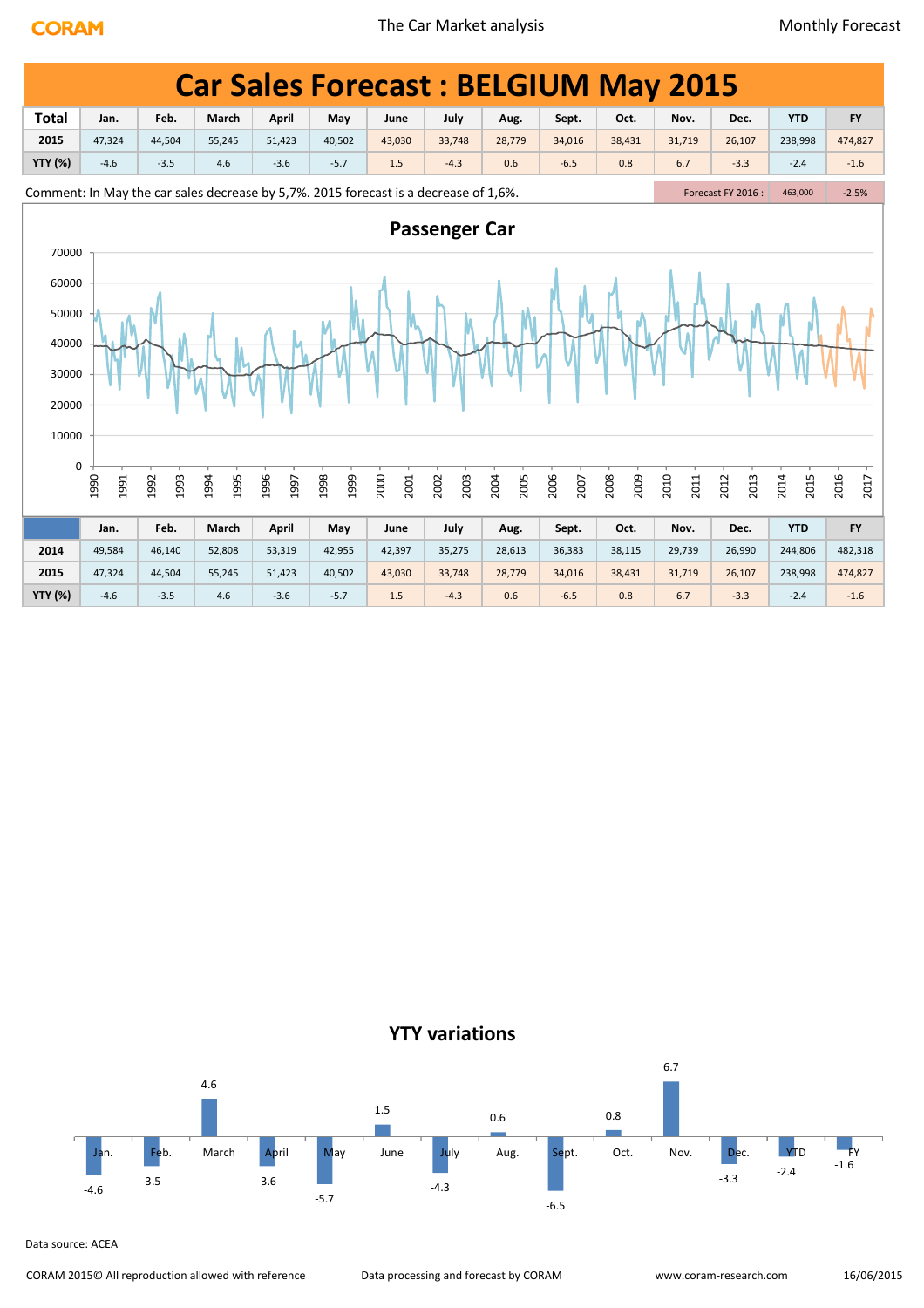|                |                                                                                                                                                                                                                                                                                                                                                                                                              |        | <b>Car Sales Forecast: BULGARIA May 2015</b> |              |              |       |              |       |              |       |              |       |              |           |  |
|----------------|--------------------------------------------------------------------------------------------------------------------------------------------------------------------------------------------------------------------------------------------------------------------------------------------------------------------------------------------------------------------------------------------------------------|--------|----------------------------------------------|--------------|--------------|-------|--------------|-------|--------------|-------|--------------|-------|--------------|-----------|--|
| <b>Total</b>   | Jan.                                                                                                                                                                                                                                                                                                                                                                                                         | Feb.   | March                                        | <b>April</b> | May          | June  | July         | Aug.  | Sept.        | Oct.  | Nov.         | Dec.  | <b>YTD</b>   | <b>FY</b> |  |
| 2015           | 1,419<br>2,108<br>1,903<br>2,018<br>9,001<br>23,633<br>1,481<br>1,998<br>1,995<br>2,308<br>2,041<br>1,962<br>2,060<br>2,339<br>4.1<br>$-2.6$<br>7.5<br>25.2<br>22.5<br>26.5<br>8.7<br>16.1<br>21.4<br>10.7<br>12.5<br>21.8<br>20.8<br>21.1<br>Comment: In May the car sales increase by 10,7%. 2015 forecast is an increase of 16,1%.<br>Forecast FY 2016:<br>8.2%<br>25,600<br><b>Passenger Car</b><br>5000 |        |                                              |              |              |       |              |       |              |       |              |       |              |           |  |
| <b>YTY (%)</b> |                                                                                                                                                                                                                                                                                                                                                                                                              |        |                                              |              |              |       |              |       |              |       |              |       |              |           |  |
|                |                                                                                                                                                                                                                                                                                                                                                                                                              |        |                                              |              |              |       |              |       |              |       |              |       |              |           |  |
|                |                                                                                                                                                                                                                                                                                                                                                                                                              |        |                                              |              |              |       |              |       |              |       |              |       |              |           |  |
|                |                                                                                                                                                                                                                                                                                                                                                                                                              |        |                                              |              |              |       |              |       |              |       |              |       |              |           |  |
| 4500           |                                                                                                                                                                                                                                                                                                                                                                                                              |        |                                              |              |              |       |              |       |              |       |              |       |              |           |  |
| 4000           |                                                                                                                                                                                                                                                                                                                                                                                                              |        |                                              |              |              |       |              |       |              |       |              |       |              |           |  |
| 3500<br>3000   |                                                                                                                                                                                                                                                                                                                                                                                                              |        |                                              |              |              |       |              |       |              |       |              |       |              |           |  |
| 2500           |                                                                                                                                                                                                                                                                                                                                                                                                              |        |                                              |              |              |       |              |       |              |       |              |       |              |           |  |
| 2000           |                                                                                                                                                                                                                                                                                                                                                                                                              |        |                                              |              |              |       |              |       |              |       |              |       |              |           |  |
| 1500           |                                                                                                                                                                                                                                                                                                                                                                                                              |        |                                              |              |              |       |              |       |              |       |              |       |              |           |  |
| 1000           |                                                                                                                                                                                                                                                                                                                                                                                                              |        |                                              |              |              |       |              |       |              |       |              |       |              |           |  |
| 500            |                                                                                                                                                                                                                                                                                                                                                                                                              |        |                                              |              |              |       |              |       |              |       |              |       |              |           |  |
| 0              |                                                                                                                                                                                                                                                                                                                                                                                                              |        |                                              |              |              |       |              |       |              |       |              |       |              |           |  |
|                | 1998<br>1997                                                                                                                                                                                                                                                                                                                                                                                                 | 1999   | 2000<br>2001                                 | 2002         | 2003<br>2004 | 2005  | 2006<br>2007 | 2008  | 2010<br>2009 | 2011  | 2013<br>2012 | 2014  | 2016<br>2015 | 2017      |  |
|                |                                                                                                                                                                                                                                                                                                                                                                                                              |        |                                              |              |              |       |              |       |              |       |              |       |              |           |  |
|                | Jan.                                                                                                                                                                                                                                                                                                                                                                                                         | Feb.   | March                                        | <b>April</b> | May          | June  | July         | Aug.  | Sept.        | Oct.  | Nov.         | Dec.  | <b>YTD</b>   | <b>FY</b> |  |
| 2014           | 1,363                                                                                                                                                                                                                                                                                                                                                                                                        | 1,520  | 1,736                                        | 1,859        | 1,802        | 2,052 | 1,562        | 1,689 | 1,567        | 1,682 | 1,595        | 1,932 | 8,280        | 20,359    |  |
| 2015           | 1,419                                                                                                                                                                                                                                                                                                                                                                                                        | 1,481  | 2,108                                        | 1,998        | 1,995        | 2,308 | 1,903        | 2,041 | 1,962        | 2,060 | 2,018        | 2,339 | 9,001        | 23,633    |  |
| <b>YTY (%)</b> | 4.1                                                                                                                                                                                                                                                                                                                                                                                                          | $-2.6$ | 21.4                                         | 7.5          | 10.7         | 12.5  | 21.8         | 20.8  | 25.2         | 22.5  | 26.5         | 21.1  | 8.7          | 16.1      |  |

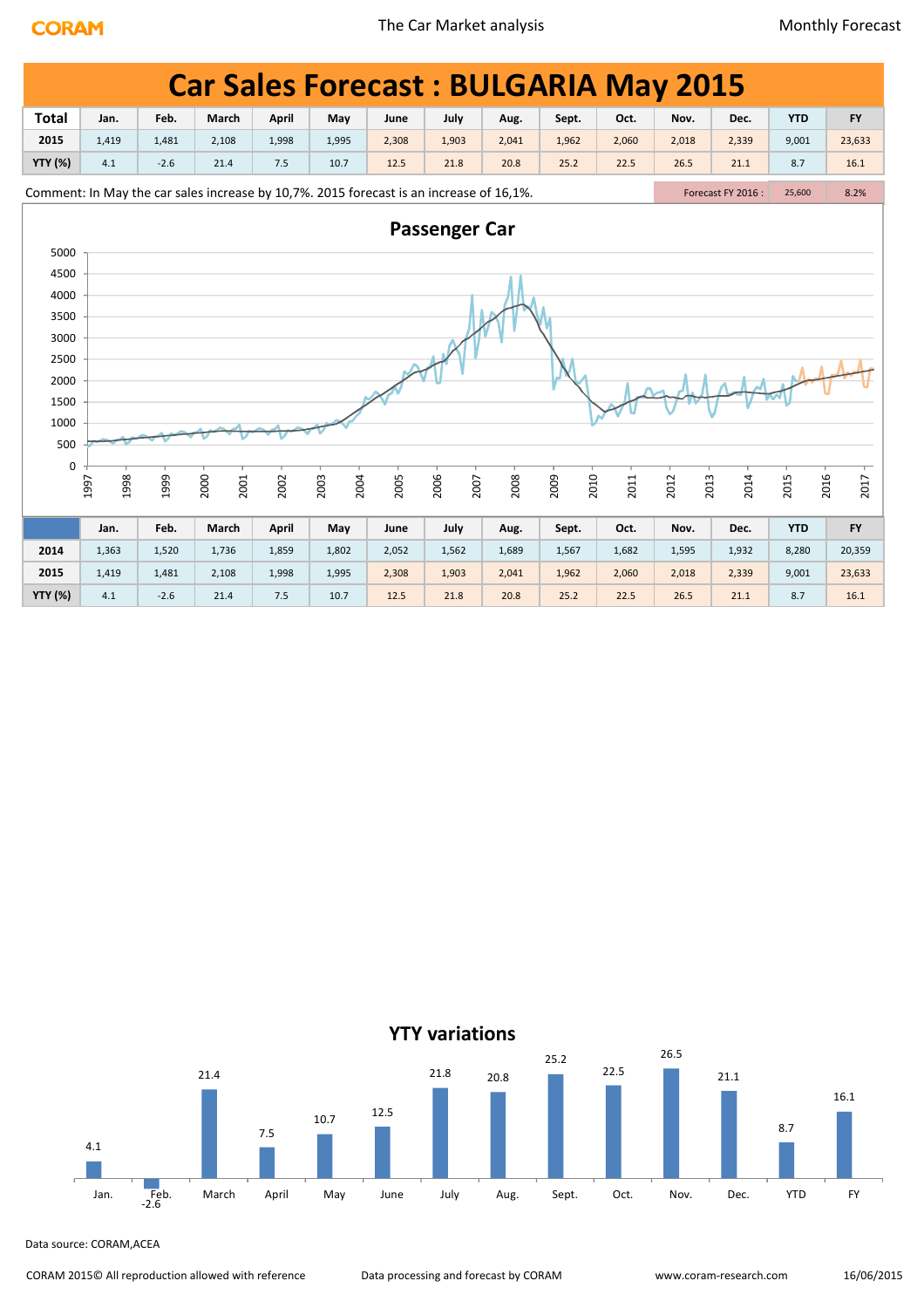|                |                                        |              |              |              |                                                                                       |              |              |              |              | <b>Car Sales Forecast: SWITZERLAND May 2015</b> |              |                    |              |              |
|----------------|----------------------------------------|--------------|--------------|--------------|---------------------------------------------------------------------------------------|--------------|--------------|--------------|--------------|-------------------------------------------------|--------------|--------------------|--------------|--------------|
| <b>Total</b>   | Jan.                                   | Feb.         | March        | <b>April</b> | May                                                                                   | June         | July         | Aug.         | Sept.        | Oct.                                            | Nov.         | Dec.               | <b>YTD</b>   | <b>FY</b>    |
| 2015           | 18,400                                 | 22,388       | 31,487       | 28,982       | 27,422                                                                                | 30,931       | 26,362       | 21,909       | 23,695       | 26,129                                          | 26,160       | 31,152             | 128,679      | 315,017      |
| <b>YTY (%)</b> | $-9.0$                                 | 2.1          | 20.0         | 4.2          | 6.3                                                                                   | 10.8         | $-4.4$       | 10.7         | 8.3          | $-0.6$                                          | 10.5         | $-5.2$             | 5.5          | 4.3          |
|                |                                        |              |              |              | Comment: In May the car sales increase by 6,3%. 2015 forecast is an increase of 4,3%. |              |              |              |              |                                                 |              | Forecast FY 2016 : | 316,000      | 0.3%         |
|                | <b>Passenger Car</b><br>45000<br>40000 |              |              |              |                                                                                       |              |              |              |              |                                                 |              |                    |              |              |
|                |                                        |              |              |              |                                                                                       |              |              |              |              |                                                 |              |                    |              |              |
| 35000          |                                        |              |              |              |                                                                                       |              |              |              |              |                                                 |              |                    |              |              |
| 30000          |                                        |              |              |              |                                                                                       |              |              |              |              |                                                 |              |                    |              |              |
| 25000          |                                        |              |              |              |                                                                                       |              |              |              |              |                                                 |              |                    |              |              |
| 20000          |                                        |              |              |              |                                                                                       |              |              |              |              |                                                 |              |                    |              |              |
| 15000          |                                        |              |              |              |                                                                                       |              |              |              |              |                                                 |              |                    |              |              |
| 10000          |                                        |              |              |              |                                                                                       |              |              |              |              |                                                 |              |                    |              |              |
| 5000           |                                        |              |              |              |                                                                                       |              |              |              |              |                                                 |              |                    |              |              |
| $\pmb{0}$      |                                        |              |              |              |                                                                                       |              |              |              |              |                                                 |              |                    |              |              |
|                | 1990<br>1991                           | 1992<br>1993 | 1994<br>1995 | 1996<br>1997 | 1999<br>1998                                                                          | 2000<br>2001 | 2003<br>2002 | 2004<br>2005 | 2006<br>2007 | 2008<br>2009                                    | 2010<br>2011 | 2012<br>2013       | 2014<br>2015 | 2016<br>2017 |
|                | Jan.                                   | Feb.         | March        | <b>April</b> | May                                                                                   | June         | July         | Aug.         | Sept.        | Oct.                                            | Nov.         | Dec.               | <b>YTD</b>   | <b>FY</b>    |
| 2014           | 20,214                                 | 21,931       | 26,250       | 27,804       | 25,787                                                                                | 27,919       | 27,570       | 19,783       | 21,878       | 26,277                                          | 23,672       | 32,857             | 121,986      | 301,942      |
| 2015           | 18,400                                 | 22,388       | 31,487       | 28,982       | 27,422                                                                                | 30,931       | 26,362       | 21,909       | 23,695       | 26,129                                          | 26,160       | 31,152             | 128,679      | 315,017      |
| <b>YTY (%)</b> | $-9.0$                                 | 2.1          | 20.0         | 4.2          | 6.3                                                                                   | 10.8         | $-4.4$       | 10.7         | 8.3          | $-0.6$                                          | 10.5         | $-5.2$             | 5.5          | 4.3          |

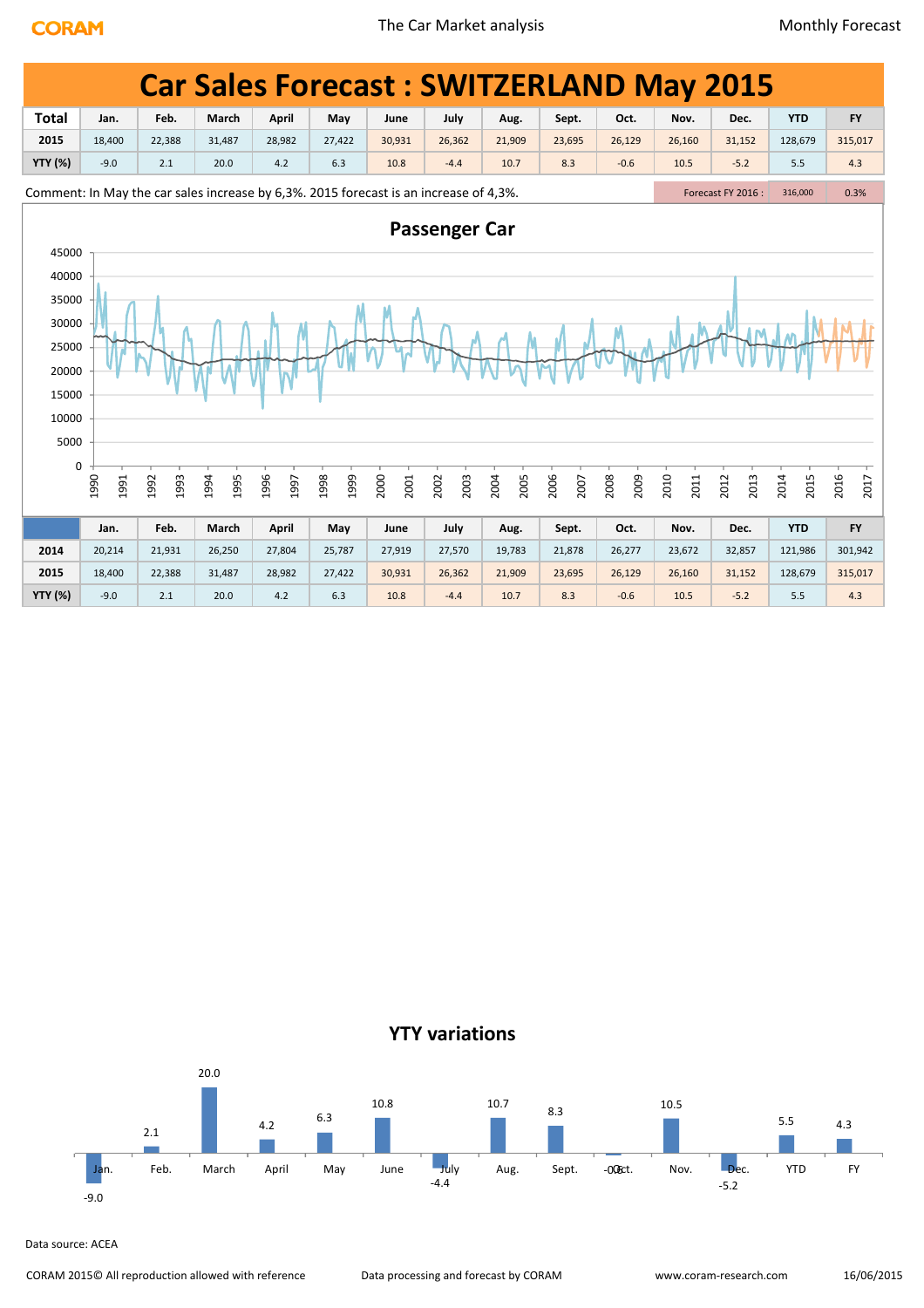| <b>Total</b> | <b>Car Sales Forecast: CZECH REPUBLIC May 2015</b><br><b>YTD</b><br>Feb.<br>March<br>April<br>July<br>Oct.<br><b>FY</b><br>May<br>Sept.<br>Nov.<br>Dec.<br>Jan.<br>June<br>Aug.<br>2015<br>18,190<br>15,727<br>21,155<br>17,375<br>16,438<br>16,659<br>18,453<br>17,904<br>91,946<br>217,128<br>16,383<br>20,568<br>18,113<br>20,164<br><b>YTY (%)</b><br>15.3<br>28.2<br>27.6<br>5.6<br>3.7<br>7.3<br>12.9<br>17.5<br>17.6<br>11.0<br>$-1.8$<br>17.9<br>11.1<br>21.2<br>Forecast FY 2016 :<br>$-1.4%$<br>214,000 |        |              |        |              |        |              |        |              |        |              |        |              |           |  |
|--------------|-------------------------------------------------------------------------------------------------------------------------------------------------------------------------------------------------------------------------------------------------------------------------------------------------------------------------------------------------------------------------------------------------------------------------------------------------------------------------------------------------------------------|--------|--------------|--------|--------------|--------|--------------|--------|--------------|--------|--------------|--------|--------------|-----------|--|
|              | Comment: In May the car sales increase by 17,6%. 2015 forecast is an increase of 12,9%.<br><b>Passenger Car</b><br>25000                                                                                                                                                                                                                                                                                                                                                                                          |        |              |        |              |        |              |        |              |        |              |        |              |           |  |
|              |                                                                                                                                                                                                                                                                                                                                                                                                                                                                                                                   |        |              |        |              |        |              |        |              |        |              |        |              |           |  |
|              |                                                                                                                                                                                                                                                                                                                                                                                                                                                                                                                   |        |              |        |              |        |              |        |              |        |              |        |              |           |  |
|              |                                                                                                                                                                                                                                                                                                                                                                                                                                                                                                                   |        |              |        |              |        |              |        |              |        |              |        |              |           |  |
| 20000        |                                                                                                                                                                                                                                                                                                                                                                                                                                                                                                                   |        |              |        |              |        |              |        |              |        |              |        |              |           |  |
| 15000        |                                                                                                                                                                                                                                                                                                                                                                                                                                                                                                                   |        |              |        |              |        |              |        |              |        |              |        |              |           |  |
| 10000        |                                                                                                                                                                                                                                                                                                                                                                                                                                                                                                                   |        |              |        |              |        |              |        |              |        |              |        |              |           |  |
| 5000         |                                                                                                                                                                                                                                                                                                                                                                                                                                                                                                                   |        |              |        |              |        |              |        |              |        |              |        |              |           |  |
| 0            |                                                                                                                                                                                                                                                                                                                                                                                                                                                                                                                   |        |              |        |              |        |              |        |              |        |              |        |              |           |  |
|              | 1998<br>1997                                                                                                                                                                                                                                                                                                                                                                                                                                                                                                      | 1999   | 2000<br>2001 | 2002   | 2003<br>2004 | 2005   | 2006<br>2007 | 2008   | 2009<br>2010 | 2011   | 2012<br>2013 | 2014   | 2016<br>2015 | 2017      |  |
|              | Jan.                                                                                                                                                                                                                                                                                                                                                                                                                                                                                                              | Feb.   | March        | April  | May          | June   | July         | Aug.   | Sept.        | Oct.   | Nov.         | Dec.   | <b>YTD</b>   | <b>FY</b> |  |
| 2014         | 13,638                                                                                                                                                                                                                                                                                                                                                                                                                                                                                                            | 12,779 | 16,576       | 17,498 | 15,396       | 18,171 | 17,700       | 13,937 | 15,775       | 17,791 | 16,365       | 16,688 | 75,887       | 192,314   |  |
| 2015         | 15,727                                                                                                                                                                                                                                                                                                                                                                                                                                                                                                            | 16,383 | 21,155       | 20,568 | 18,113       | 20,164 | 17,375       | 16,438 | 16,659       | 18,453 | 18,190       | 17,904 | 91,946       |           |  |
|              |                                                                                                                                                                                                                                                                                                                                                                                                                                                                                                                   |        |              |        |              |        |              |        |              |        |              |        |              | 217,128   |  |

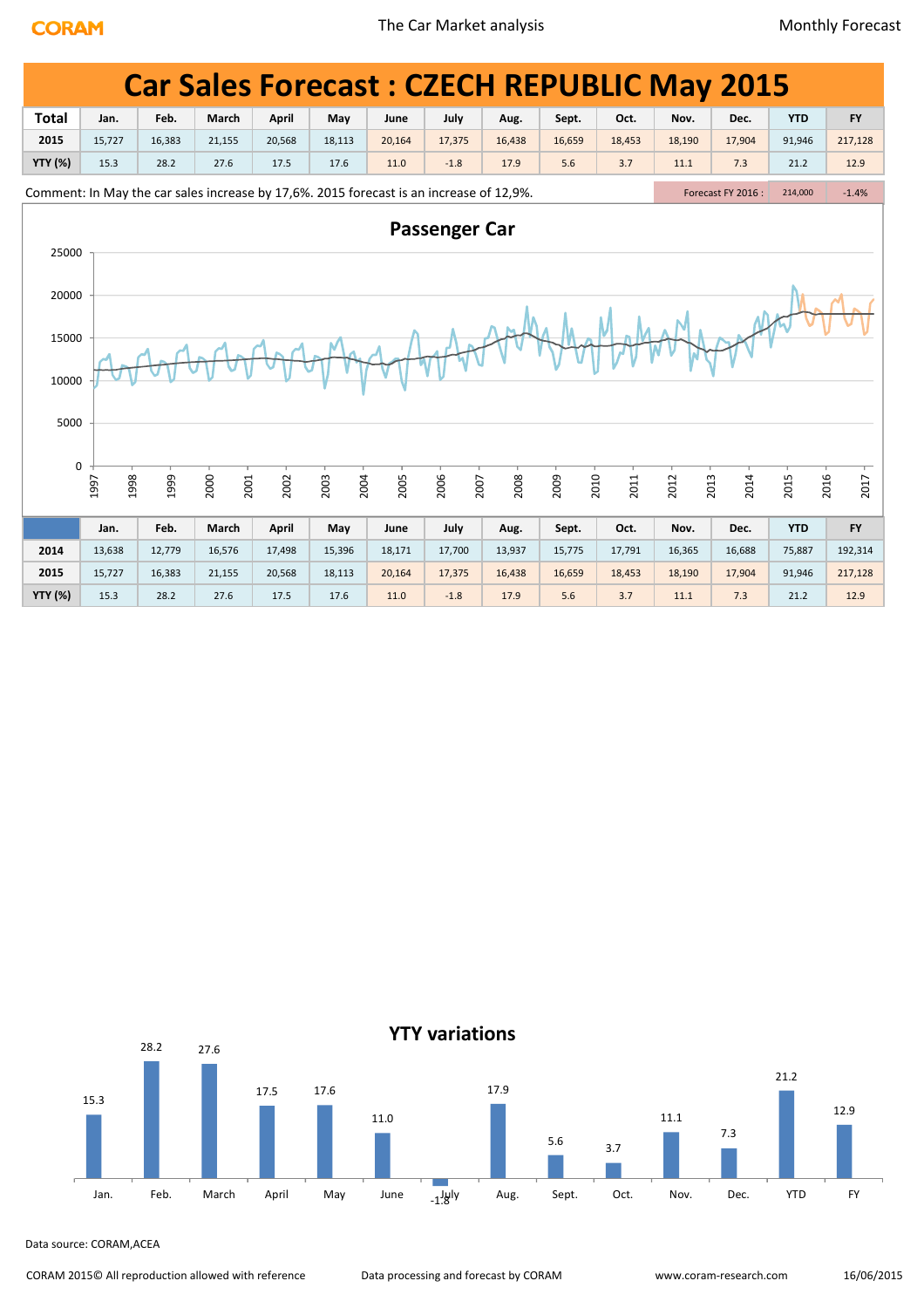|                |                                          |              |              |              |                                                                                       |              |              |              |              | <b>Car Sales Forecast: GERMANY May 2015</b> |              |                    |              |              |
|----------------|------------------------------------------|--------------|--------------|--------------|---------------------------------------------------------------------------------------|--------------|--------------|--------------|--------------|---------------------------------------------|--------------|--------------------|--------------|--------------|
| <b>Total</b>   | Jan.                                     | Feb.         | March        | April        | May                                                                                   | June         | July         | Aug.         | Sept.        | Oct.                                        | Nov.         | Dec.               | <b>YTD</b>   | <b>FY</b>    |
| 2015           | 211,337                                  | 223,254      | 323,039      | 291,395      | 256,385                                                                               | 287,958      | 267,604      | 223,237      | 260,680      | 273,903                                     | 258,050      | 233,473            | 1,305,410    | 3,110,314    |
| <b>YTY (%)</b> | 2.6                                      | 6.6          | 9.0          | 6.3          | $-6.7$                                                                                | 3.7          | $-1.0$       | 4.8          | 0.2          | $-0.5$                                      | 3.2          | 1.6                | 3.6          | 2.4          |
|                |                                          |              |              |              | Comment: In May the car sales decrease by 6,7%. 2015 forecast is an increase of 2,4%. |              |              |              |              |                                             |              | Forecast FY 2016 : | 3,140,000    | 1.0%         |
|                | <b>Passenger Car</b><br>600000<br>500000 |              |              |              |                                                                                       |              |              |              |              |                                             |              |                    |              |              |
|                |                                          |              |              |              |                                                                                       |              |              |              |              |                                             |              |                    |              |              |
| 400000         |                                          |              |              |              |                                                                                       |              |              |              |              |                                             |              |                    |              |              |
| 300000         |                                          |              |              |              |                                                                                       |              |              |              |              |                                             |              |                    |              |              |
| 200000         |                                          |              |              |              |                                                                                       |              |              |              |              |                                             |              |                    |              |              |
| 100000         | $\pmb{0}$                                |              |              |              |                                                                                       |              |              |              |              |                                             |              |                    |              |              |
|                | 1990<br>1991                             | 1992<br>1993 | 1994<br>1995 | 1996<br>1997 | 1998<br>1999                                                                          | 2000<br>2001 | 2003<br>2002 | 2005<br>2004 | 2006<br>2007 | 2008<br>2009                                | 2010<br>2011 | 2012<br>2013       | 2014<br>2015 | 2016<br>2017 |
|                | Jan.                                     | Feb.         | March        | April        | May                                                                                   | June         | July         | Aug.         | Sept.        | Oct.                                        | Nov.         | Dec.               | <b>YTD</b>   | <b>FY</b>    |
| 2014           | 205,996                                  | 209,349      | 296,408      | 274,097      | 274,804                                                                               | 277,614      | 270,249      | 213,092      | 260,062      | 275,320                                     | 250,082      | 229,700            | 1,260,654    | 3,036,773    |
| 2015           | 211,337                                  | 223,254      | 323,039      | 291,395      | 256,385                                                                               | 287,958      | 267,604      | 223,237      | 260,680      | 273,903                                     | 258,050      | 233,473            | 1,305,410    | 3,110,314    |
| <b>YTY (%)</b> | 2.6                                      | 6.6          | 9.0          | 6.3          | $-6.7$                                                                                | 3.7          | $-1.0$       | 4.8          | 0.2          | $-0.5$                                      | 3.2          | 1.6                | 3.6          | 2.4          |



Data source: KBA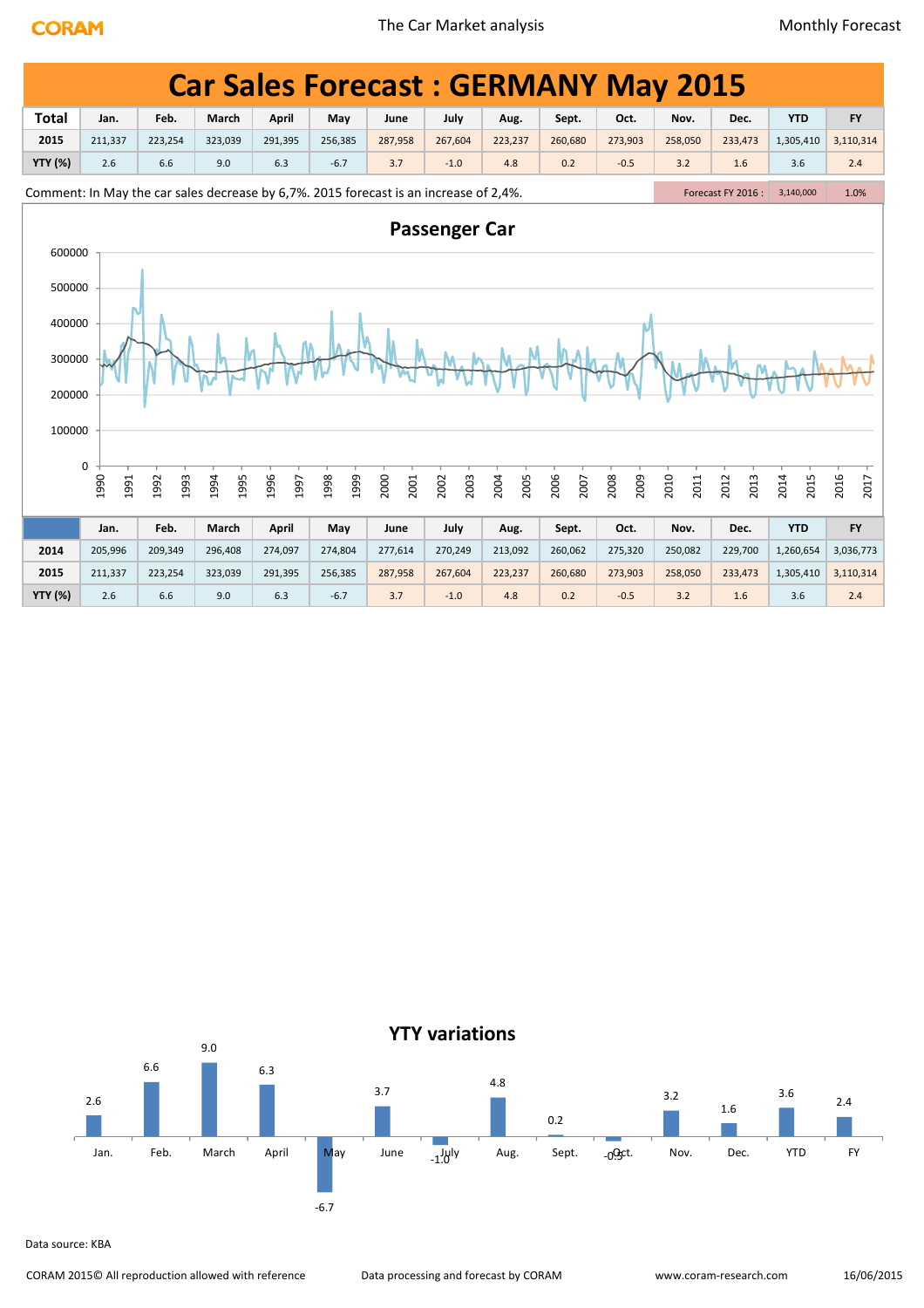|                |              |              |                                                                                       |              |              |              |                      |              |              | <b>Car Sales Forecast: DENMARK May 2015</b> |              |                    |              |              |
|----------------|--------------|--------------|---------------------------------------------------------------------------------------|--------------|--------------|--------------|----------------------|--------------|--------------|---------------------------------------------|--------------|--------------------|--------------|--------------|
| <b>Total</b>   | Jan.         | Feb.         | March                                                                                 | <b>April</b> | May          | June         | July                 | Aug.         | Sept.        | Oct.                                        | Nov.         | Dec.               | <b>YTD</b>   | <b>FY</b>    |
| 2015           | 16,023       | 13,595       | 19,618                                                                                | 16,949       | 17,036       | 18,656       | 16,023               | 15,550       | 15,784       | 17,079                                      | 16,785       | 15,942             | 83,221       | 199,040      |
| <b>YTY (%)</b> | $-1.5$       | $-7.9$       | 16.7                                                                                  | 2.8          | 1.1          | 6.2          | 12.3                 | 6.5          | 9.4          | 4.3                                         | 10.8         | 3.4                | 2.5          | 5.3          |
|                |              |              | Comment: In May the car sales increase by 1,1%. 2015 forecast is an increase of 5,3%. |              |              |              |                      |              |              |                                             |              | Forecast FY 2016 : | 207,000      | 4.0%         |
| 35000          |              |              |                                                                                       |              |              |              | <b>Passenger Car</b> |              |              |                                             |              |                    |              |              |
| 30000          |              |              |                                                                                       |              |              |              |                      |              |              |                                             |              |                    |              |              |
| 25000          |              |              |                                                                                       |              |              |              |                      |              |              |                                             |              |                    |              |              |
| 20000          |              |              |                                                                                       |              |              |              |                      |              |              |                                             |              |                    |              |              |
| 15000          |              |              |                                                                                       |              |              |              |                      |              |              |                                             |              |                    |              |              |
| 10000          |              |              |                                                                                       |              |              |              |                      |              |              |                                             |              |                    |              |              |
| 5000           |              |              |                                                                                       |              |              |              |                      |              |              |                                             |              |                    |              |              |
| 0              | 1990<br>1991 | 1993<br>1992 | 1995<br>1994                                                                          | 1996<br>1997 | 1999<br>1998 | 2000<br>2001 | 2003<br>2002         | 2004<br>2005 | 2006<br>2007 | 2008<br>2009                                | 2010<br>2011 | 2013<br>2012       | 2014<br>2015 | 2016<br>2017 |
|                | Jan.         | Feb.         | March                                                                                 | April        | May          | June         | July                 | Aug.         | Sept.        | Oct.                                        | Nov.         | Dec.               | <b>YTD</b>   | <b>FY</b>    |
| 2014           | 16,267       | 14,756       | 16,805                                                                                | 16,487       | 16,851       | 17,572       | 14,267               | 14,604       | 14,432       | 16,370                                      | 15,155       | 15,420             | 81,166       | 188,986      |
| 2015           | 16,023       | 13,595       | 19,618                                                                                | 16,949       | 17,036       | 18,656       | 16,023               | 15,550       | 15,784       | 17,079                                      | 16,785       | 15,942             | 83,221       | 199,040      |
| <b>YTY (%)</b> | $-1.5$       | $-7.9$       | 16.7                                                                                  | 2.8          | 1.1          | 6.2          | 12.3                 | 6.5          | 9.4          | 4.3                                         | 10.8         | 3.4                | 2.5          | 5.3          |

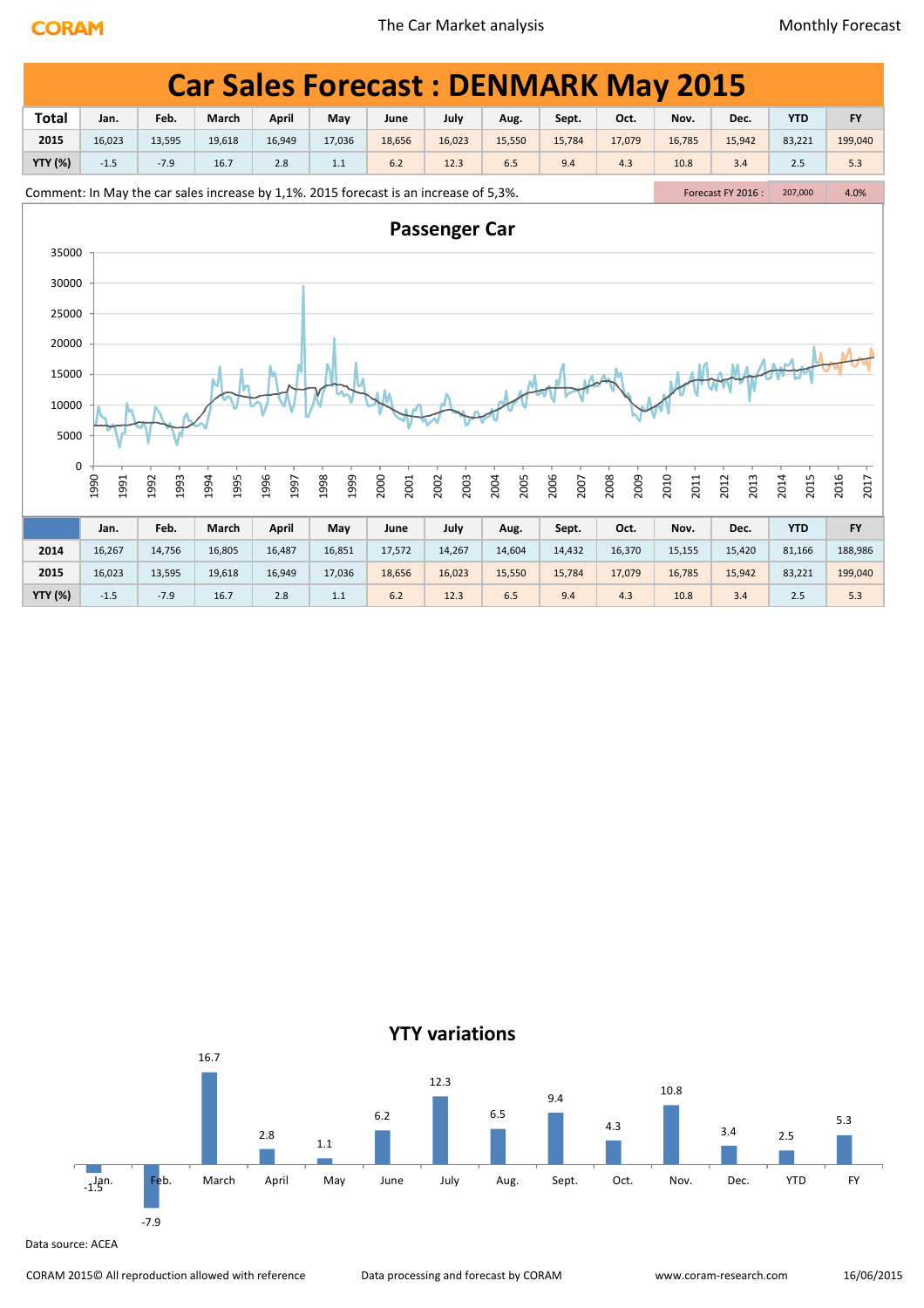|                                    |                                                                                                                                                                                                                                                                                                                                                                                                                       |              |              |              |              |              |              | <b>Car Sales Forecast: SPAIN May 2015</b> |              |              |              |              |              |              |  |
|------------------------------------|-----------------------------------------------------------------------------------------------------------------------------------------------------------------------------------------------------------------------------------------------------------------------------------------------------------------------------------------------------------------------------------------------------------------------|--------------|--------------|--------------|--------------|--------------|--------------|-------------------------------------------|--------------|--------------|--------------|--------------|--------------|--------------|--|
| <b>Total</b>                       | Feb.<br>March<br>July<br><b>YTD</b><br>April<br>May<br>Oct.<br>Nov.<br><b>FY</b><br>Jan.<br>June<br>Sept.<br>Dec.<br>Aug.<br>2015<br>112,299<br>84,992<br>65,827<br>73,352<br>443,879<br>975,527<br>68,118<br>86,717<br>82,715<br>94,030<br>101,962<br>60,741<br>71,802<br>72,972<br><b>YTY (%)</b><br>27.5<br>26.1<br>40.5<br>3.2<br>14.0<br>13.1<br>2.0<br>33.9<br>15.5<br>$-5.6$<br>12.6<br>$-0.6$<br>21.7<br>14.1 |              |              |              |              |              |              |                                           |              |              |              |              |              |              |  |
|                                    | Comment: In May the car sales increase by 14%. 2015 forecast is an increase of 14,1%.<br>Forecast FY 2016:<br>$-3.6%$<br>940,000<br><b>Passenger Car</b>                                                                                                                                                                                                                                                              |              |              |              |              |              |              |                                           |              |              |              |              |              |              |  |
|                                    | 200000                                                                                                                                                                                                                                                                                                                                                                                                                |              |              |              |              |              |              |                                           |              |              |              |              |              |              |  |
|                                    |                                                                                                                                                                                                                                                                                                                                                                                                                       |              |              |              |              |              |              |                                           |              |              |              |              |              |              |  |
|                                    | 180000<br>160000<br>140000                                                                                                                                                                                                                                                                                                                                                                                            |              |              |              |              |              |              |                                           |              |              |              |              |              |              |  |
| 120000<br>100000<br>80000<br>60000 |                                                                                                                                                                                                                                                                                                                                                                                                                       |              |              |              |              |              |              |                                           |              |              |              |              |              |              |  |
| 40000<br>20000                     | 0<br>1990<br>1991                                                                                                                                                                                                                                                                                                                                                                                                     | 1992<br>1993 | 1994<br>1995 | 1996<br>1997 | 1998<br>1999 | 2000<br>2001 | 2003<br>2002 | 2005<br>2004                              | 2006<br>2007 | 2008<br>2009 | 2010<br>2011 | 2012<br>2013 | 2014<br>2015 | 2016<br>2017 |  |
|                                    |                                                                                                                                                                                                                                                                                                                                                                                                                       |              |              |              |              |              |              |                                           |              |              |              |              |              |              |  |
|                                    | Jan.                                                                                                                                                                                                                                                                                                                                                                                                                  | Feb.         | March        | April        | May          | June         | July         | Aug.                                      | Sept.        | Oct.         | Nov.         | Dec.         | <b>YTD</b>   | <b>FY</b>    |  |
| 2014                               | 53,436                                                                                                                                                                                                                                                                                                                                                                                                                | 68,763       | 79,928       | 80,174       | 82,483       | 90,158       | 83,365       | 45,355                                    | 57,010       | 76,073       | 65,122       | 73,440       | 364,784      | 855,307      |  |
| 2015                               | 68,118                                                                                                                                                                                                                                                                                                                                                                                                                | 86,717       | 112,299      | 82,715       | 94,030       | 101,962      | 84,992       | 60,741                                    | 65,827       | 71,802       | 73,352       | 72,972       | 443,879      | 975,527      |  |
| <b>YTY (%)</b>                     | 27.5                                                                                                                                                                                                                                                                                                                                                                                                                  | 26.1         | 40.5         | 3.2          | 14.0         | 13.1         | 2.0          | 33.9                                      | 15.5         | $-5.6$       | 12.6         | $-0.6$       | 21.7         | 14.1         |  |



Data source: ANFAC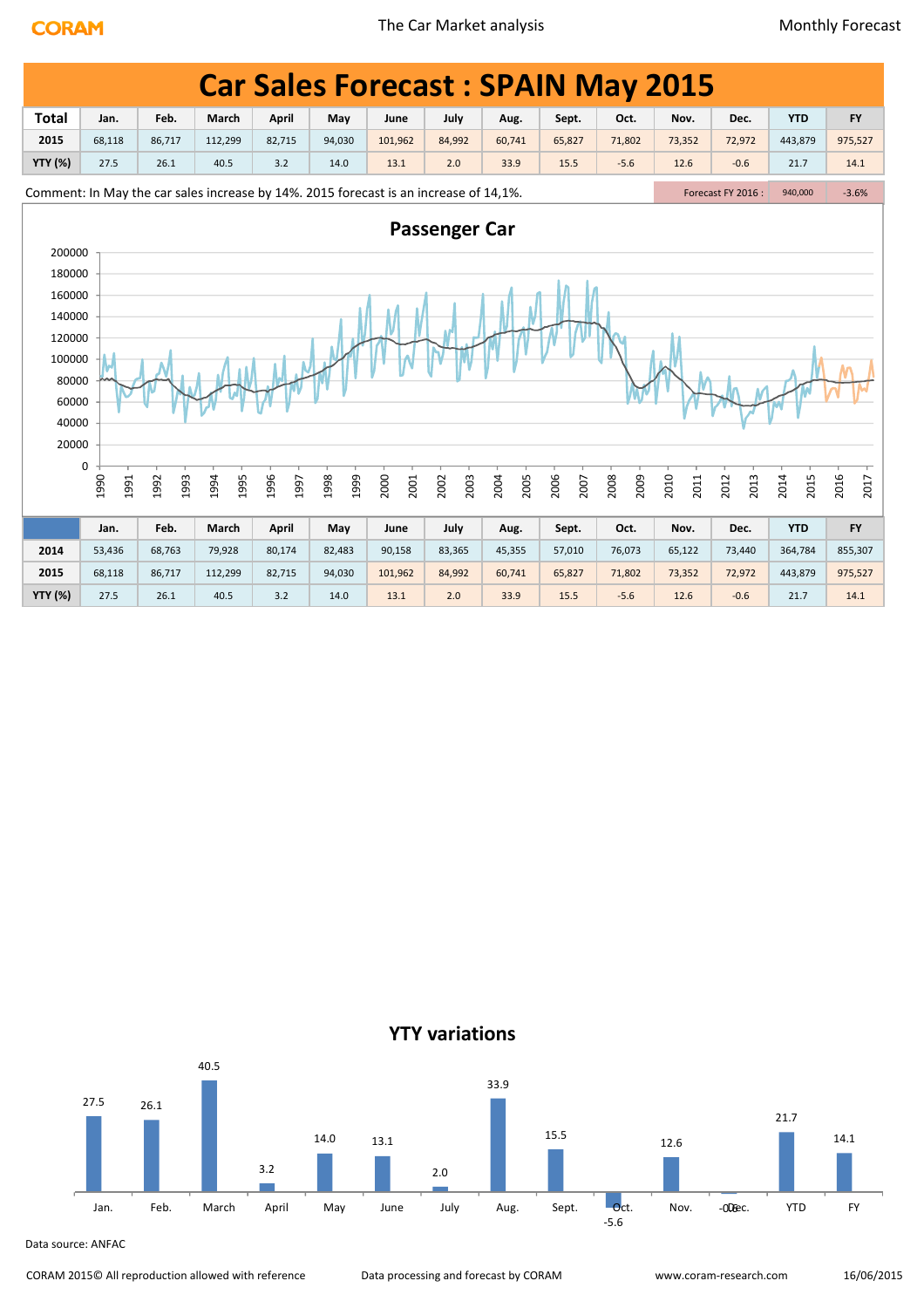|                |              |         | <b>Car Sales Forecast: ESTONIA May 2015</b>                                           |              |              |        |                      |        |              |         |              |                    |              |           |  |
|----------------|--------------|---------|---------------------------------------------------------------------------------------|--------------|--------------|--------|----------------------|--------|--------------|---------|--------------|--------------------|--------------|-----------|--|
| <b>Total</b>   | Jan.         | Feb.    | March                                                                                 | April        | May          | June   | July                 | Aug.   | Sept.        | Oct.    | Nov.         | Dec.               | <b>YTD</b>   | <b>FY</b> |  |
| 2015           | 1,624        | 1,223   | 1,946                                                                                 | 1,984        | 1,712        | 1,815  | 1,685                | 1,405  | 1,624        | 1,727   | 1,637        | 884                | 8,489        | 19,266    |  |
| <b>YTY (%)</b> | $-1.0$       | $-12.6$ | 13.6                                                                                  | $-0.9$       | $-14.1$      | $-4.1$ | $-11.4$              | $-8.9$ | $-11.8$      | $-15.7$ | $-16.2$      | $-10.2$            | $-3.0$       | $-7.9$    |  |
|                |              |         | Comment: In May the car sales decrease by 14,1%. 2015 forecast is a decrease of 7,9%. |              |              |        |                      |        |              |         |              | Forecast FY 2016 : | 15,600       | $-18.8%$  |  |
|                |              |         |                                                                                       |              |              |        | <b>Passenger Car</b> |        |              |         |              |                    |              |           |  |
| 3500           |              |         |                                                                                       |              |              |        |                      |        |              |         |              |                    |              |           |  |
| 3000           |              |         |                                                                                       |              |              |        |                      |        |              |         |              |                    |              |           |  |
| 2500           |              |         |                                                                                       |              |              |        |                      |        |              |         |              |                    |              |           |  |
| 2000           |              |         |                                                                                       |              |              |        |                      |        |              |         |              |                    |              |           |  |
| 1500           |              |         |                                                                                       |              |              |        |                      |        |              |         |              |                    |              |           |  |
| 1000           |              |         |                                                                                       |              |              |        |                      |        |              |         |              |                    |              |           |  |
| 500            |              |         |                                                                                       |              |              |        |                      |        |              |         |              |                    |              |           |  |
| 0              |              |         |                                                                                       |              |              |        |                      |        |              |         |              |                    |              |           |  |
|                | 1998<br>1997 | 1999    | 2000<br>2001                                                                          | 2002         | 2003<br>2004 | 2005   | 2006<br>2007         | 2008   | 2009<br>2010 | 2011    | 2012<br>2013 | 2014               | 2016<br>2015 | 2017      |  |
|                | Jan.         | Feb.    | March                                                                                 | <b>April</b> | May          | June   | July                 | Aug.   | Sept.        | Oct.    | Nov.         | Dec.               | <b>YTD</b>   | <b>FY</b> |  |
| 2014           | 1,641        | 1,399   | 1,713                                                                                 | 2,003        | 1,994        | 1,893  | 1,901                | 1,542  | 1,841        | 2,049   | 1,953        | 985                | 8,750        | 20,914    |  |
| 2015           | 1,624        | 1,223   | 1,946                                                                                 | 1,984        | 1,712        | 1,815  | 1,685                | 1,405  | 1,624        | 1,727   | 1,637        | 884                | 8,489        | 19,266    |  |
| <b>YTY (%)</b> | $-1.0$       | $-12.6$ | 13.6                                                                                  | $-0.9$       | $-14.1$      | $-4.1$ | $-11.4$              | $-8.9$ | $-11.8$      | $-15.7$ | $-16.2$      | $-10.2$            | $-3.0$       | $-7.9$    |  |

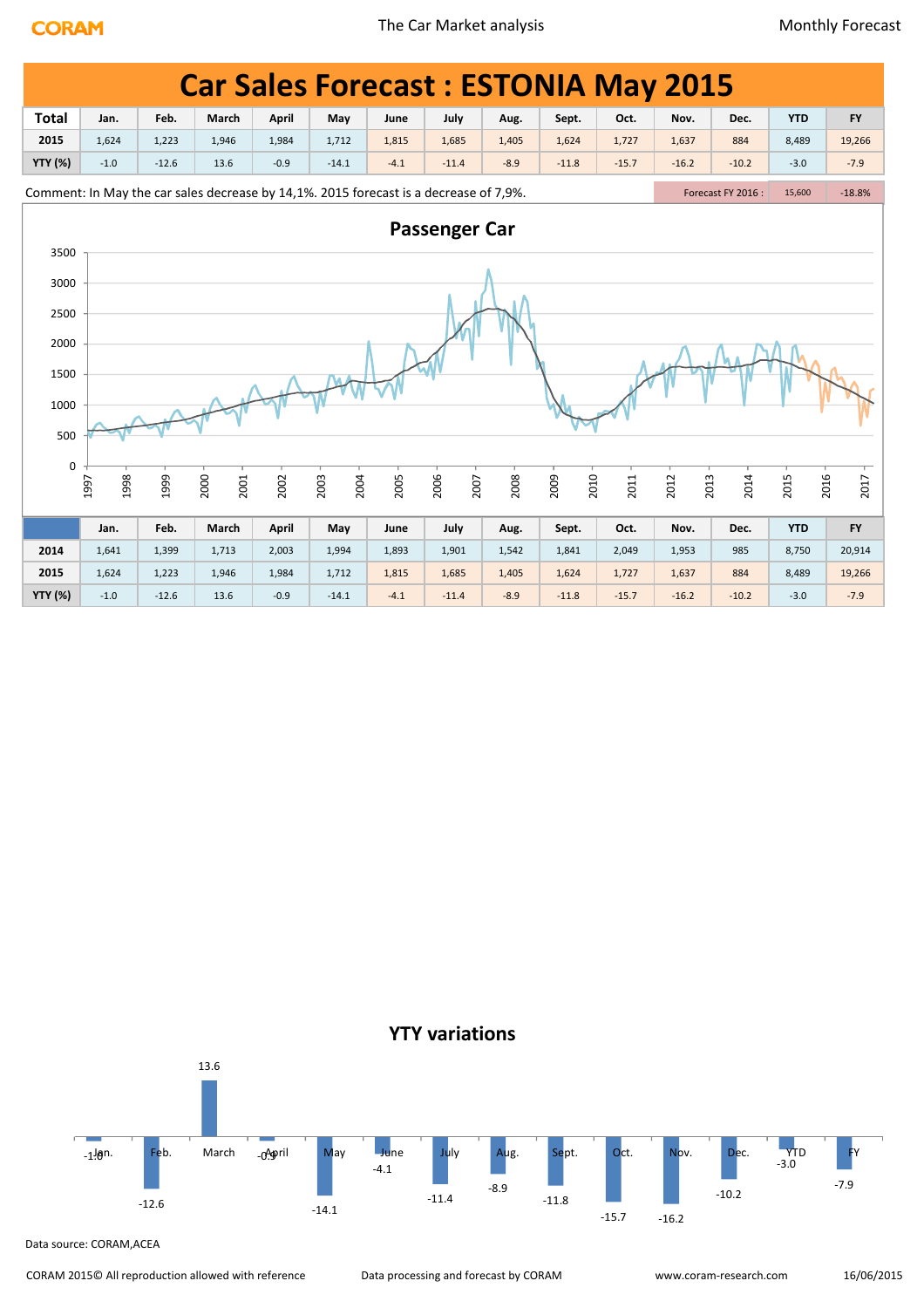|                |              |              |                                                                                      |              |              |              |                      |              |              | <b>Car Sales Forecast: FINLAND May 2015</b> |              |                    |              |              |
|----------------|--------------|--------------|--------------------------------------------------------------------------------------|--------------|--------------|--------------|----------------------|--------------|--------------|---------------------------------------------|--------------|--------------------|--------------|--------------|
| <b>Total</b>   | Jan.         | Feb.         | March                                                                                | April        | May          | June         | July                 | Aug.         | Sept.        | Oct.                                        | Nov.         | Dec.               | <b>YTD</b>   | <b>FY</b>    |
| 2015           | 10,267       | 7,989        | 11,097                                                                               | 9,633        | 9,114        | 9,306        | 7,784                | 7,602        | 8,169        | 8,341                                       | 6,572        | 4,765              | 48,100       | 100,639      |
| <b>YTY (%)</b> | $-19.1$      | $-2.3$       | 15.3                                                                                 | 3.4          | $-9.9$       | $1.1$        | $-2.9$               | 1.0          | $-2.8$       | $-5.6$                                      | $-9.0$       | $-32.8$            | $-3.7$       | $-5.3$       |
|                |              |              | Comment: In May the car sales decrease by 9,9%. 2015 forecast is a decrease of 5,3%. |              |              |              |                      |              |              |                                             |              | Forecast FY 2016 : | 103,000      | 2.6%         |
| 25000          |              |              |                                                                                      |              |              |              | <b>Passenger Car</b> |              |              |                                             |              |                    |              |              |
| 20000          |              |              |                                                                                      |              |              |              |                      |              |              |                                             |              |                    |              |              |
| 15000          |              |              |                                                                                      |              |              |              |                      |              |              |                                             |              |                    |              |              |
| 10000          |              |              |                                                                                      |              |              |              |                      |              |              |                                             |              |                    |              |              |
| 5000           |              |              |                                                                                      |              |              |              |                      |              |              |                                             |              |                    |              |              |
| $\mathbf 0$    |              |              |                                                                                      |              |              |              |                      |              |              |                                             |              |                    |              |              |
|                | 1990<br>1991 | 1993<br>1992 | 1995<br>1994                                                                         | 1996<br>1997 | 1999<br>1998 | 2000<br>2001 | 2003<br>2002         | 2004<br>2005 | 2006<br>2007 | 2008<br>2009                                | 2010<br>2011 | 2012<br>2013       | 2014<br>2015 | 2016<br>2017 |
|                | Jan.         | Feb.         | March                                                                                | April        | May          | June         | July                 | Aug.         | Sept.        | Oct.                                        | Nov.         | Dec.               | <b>YTD</b>   | <b>FY</b>    |
| 2014           | 12,697       | 8,180        | 9,626                                                                                | 9,317        | 10,114       | 9,202        | 8,016                | 7,524        | 8,402        | 8,836                                       | 7,220        | 7,091              | 49,934       | 106,225      |
| 2015           | 10,267       | 7,989        | 11,097                                                                               | 9,633        | 9,114        | 9,306        | 7,784                | 7,602        | 8,169        | 8,341                                       | 6,572        | 4,765              | 48,100       | 100,639      |
| <b>YTY (%)</b> | $-19.1$      | $-2.3$       | 15.3                                                                                 | 3.4          | $-9.9$       | 1.1          | $-2.9$               | $1.0$        | $-2.8$       | $-5.6$                                      | $-9.0$       | $-32.8$            | $-3.7$       | $-5.3$       |

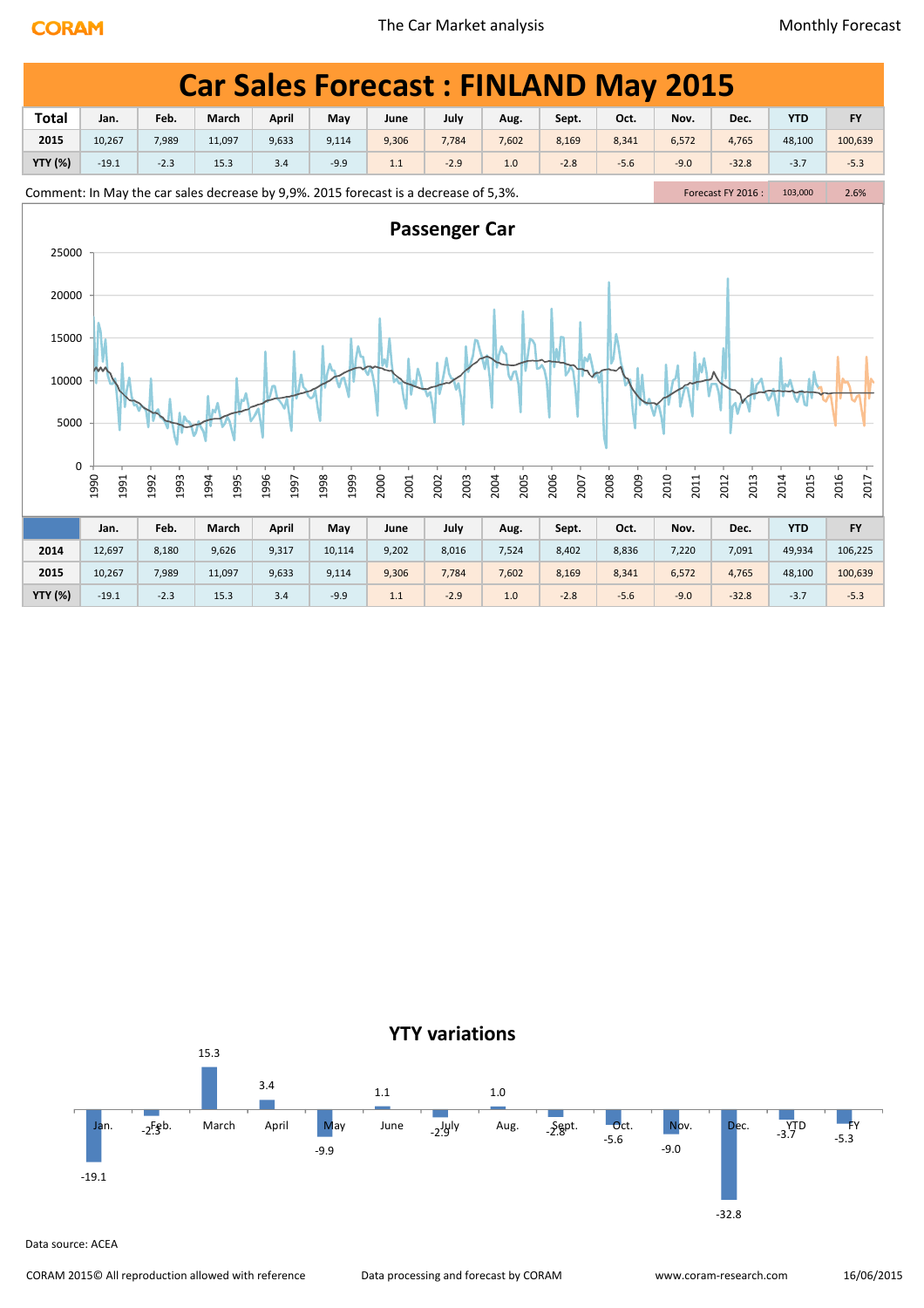|                           | <b>Car Sales Forecast: FRANCE May 2015</b>                                                                                                            |              |              |              |              |              |              |              |              |              |              |                    |              |              |
|---------------------------|-------------------------------------------------------------------------------------------------------------------------------------------------------|--------------|--------------|--------------|--------------|--------------|--------------|--------------|--------------|--------------|--------------|--------------------|--------------|--------------|
| <b>Total</b>              | Jan.                                                                                                                                                  | Feb.         | March        | April        | May          | June         | July         | Aug.         | Sept.        | Oct.         | Nov.         | Dec.               | <b>YTD</b>   | <b>FY</b>    |
| 2015                      | 133,170                                                                                                                                               | 147,584      | 196,565      | 170,765      | 143,771      | 200,399      | 149,468      | 88,946       | 145,160      | 163,048      | 144,837      | 171,898            | 791,855      | 1,855,612    |
| <b>YTY (%)</b>            | 6.2                                                                                                                                                   | 4.5          | 9.3          | 2.3          | $-3.5$       | 2.1          | 4.0          | 6.2          | $-3.9$       | 1.8          | 7.2          | 5.2                | 3.8          | 3.3          |
|                           |                                                                                                                                                       |              |              |              |              |              |              |              |              |              |              | Forecast FY 2016 : | 1,850,000    | $-0.4%$      |
|                           | Comment: In May the car sales decrease by 3,5%. 2015 forecast is an increase of 3,3%.<br><b>Passenger Car</b><br>350000<br>300000<br>250000<br>200000 |              |              |              |              |              |              |              |              |              |              |                    |              |              |
| 150000<br>100000<br>50000 |                                                                                                                                                       |              |              |              |              |              |              |              |              |              |              |                    |              |              |
|                           | 0<br>1990<br>1991                                                                                                                                     | 1992<br>1993 | 1994<br>1995 | 1996<br>1997 | 1998<br>1999 | 2000<br>2001 | 2003<br>2002 | 2005<br>2004 | 2006<br>2007 | 2008<br>2009 | 2010<br>2011 | 2012<br>2013       | 2014<br>2015 | 2016<br>2017 |
|                           | Jan.                                                                                                                                                  | Feb.         | March        | <b>April</b> | May          | June         | July         | Aug.         | Sept.        | Oct.         | Nov.         | Dec.               | <b>YTD</b>   | <b>FY</b>    |
| 2014                      | 125,454                                                                                                                                               | 141,290      | 179,865      | 166,959      | 148,951      | 196,233      | 143,759      | 83,715       | 151,101      | 160,149      | 135,067      | 163,354            | 762,519      | 1,795,897    |
| 2015                      | 133,170                                                                                                                                               | 147,584      | 196,565      | 170,765      | 143,771      | 200,399      | 149,468      | 88,946       | 145,160      | 163,048      | 144,837      | 171,898            | 791,855      | 1,855,612    |
| <b>YTY (%)</b>            | 6.2                                                                                                                                                   | 4.5          | 9.3          | 2.3          | $-3.5$       | 2.1          | 4.0          | 6.2          | $-3.9$       | 1.8          | 7.2          | 5.2                | 3.8          | 3.3          |



Data source: CCFA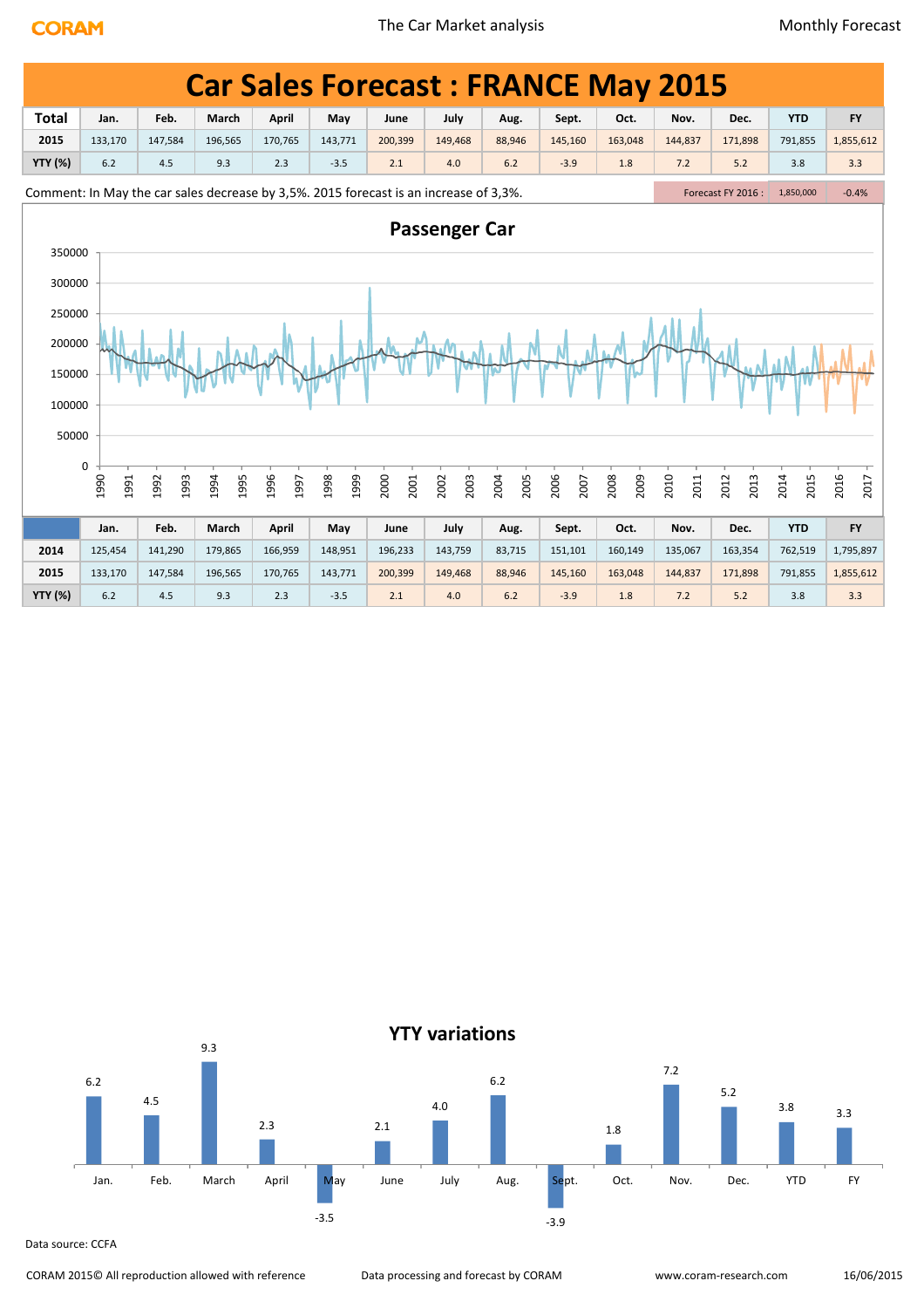|                |                                                                                       |              |              |              |              |              |                      | <b>Car Sales Forecast: UK May 2015</b> |              |              |              |                    |              |              |
|----------------|---------------------------------------------------------------------------------------|--------------|--------------|--------------|--------------|--------------|----------------------|----------------------------------------|--------------|--------------|--------------|--------------------|--------------|--------------|
| <b>Total</b>   | Jan.                                                                                  | Feb.         | March        | <b>April</b> | May          | June         | July                 | Aug.                                   | Sept.        | Oct.         | Nov.         | Dec.               | <b>YTD</b>   | <b>FY</b>    |
| 2015           | 164,856                                                                               | 76,958       | 492,774      | 185,778      | 198,706      | 239,031      | 180,459              | 78,498                                 | 431,175      | 184,172      | 176,066      | 169,335            | 1,119,072    | 2,577,808    |
| <b>YTY (%)</b> | 6.7                                                                                   | 12.0         | 6.0          | 5.1          | 2.4          | 4.7          | 4.4                  | 8.8                                    | $1.2$        | 2.5          | 2.2          | 1.9                | 5.7          | 4.1          |
|                | Comment: In May the car sales increase by 2,4%. 2015 forecast is an increase of 4,1%. |              |              |              |              |              |                      |                                        |              |              |              | Forecast FY 2016 : | 2,590,000    | 0.6%         |
| 600000         |                                                                                       |              |              |              |              |              | <b>Passenger Car</b> |                                        |              |              |              |                    |              |              |
|                |                                                                                       |              |              |              |              |              |                      |                                        |              |              |              |                    |              |              |
| 500000         |                                                                                       |              |              |              |              |              |                      |                                        |              |              |              |                    |              |              |
| 400000         |                                                                                       |              |              |              |              |              |                      |                                        |              |              |              |                    |              |              |
| 300000         |                                                                                       |              |              |              |              |              |                      |                                        |              |              |              |                    |              |              |
| 200000         |                                                                                       |              |              |              |              |              |                      |                                        |              |              |              |                    |              |              |
| 100000         |                                                                                       |              |              |              |              |              |                      |                                        |              |              |              |                    |              |              |
|                | 0<br>1990<br>1991                                                                     | 1992<br>1993 | 1994<br>1995 | 1996<br>1997 | 1999<br>1998 | 2000<br>2001 | 2003<br>2002         | 2005<br>2004                           | 2006<br>2007 | 2009<br>2008 | 2010<br>2011 | 2012<br>2013       | 2014<br>2015 | 2016<br>2017 |
|                |                                                                                       |              |              |              |              |              |                      |                                        |              |              |              |                    |              |              |
|                | Jan.                                                                                  | Feb.         | March        | April        | May          | June         | July                 | Aug.                                   | Sept.        | Oct.         | Nov.         | Dec.               | <b>YTD</b>   | <b>FY</b>    |
| 2014           | 154,562                                                                               | 68,736       | 464,824      | 176,820      | 194,032      | 228,291      | 172,907              | 72,163                                 | 425,861      | 179,714      | 172,327      | 166,198            | 1,058,974    | 2,476,435    |
| 2015           | 164,856                                                                               | 76,958       | 492,774      | 185,778      | 198,706      | 239,031      | 180,459              | 78,498                                 | 431,175      | 184,172      | 176,066      | 169,335            | 1,119,072    | 2,577,808    |

**YTY (%)** 6.7 12.0 6.0 5.1 2.4 4.7 4.4 8.8 1.2 2.5 2.2 1.9 5.7 4.1



Data source: SMMT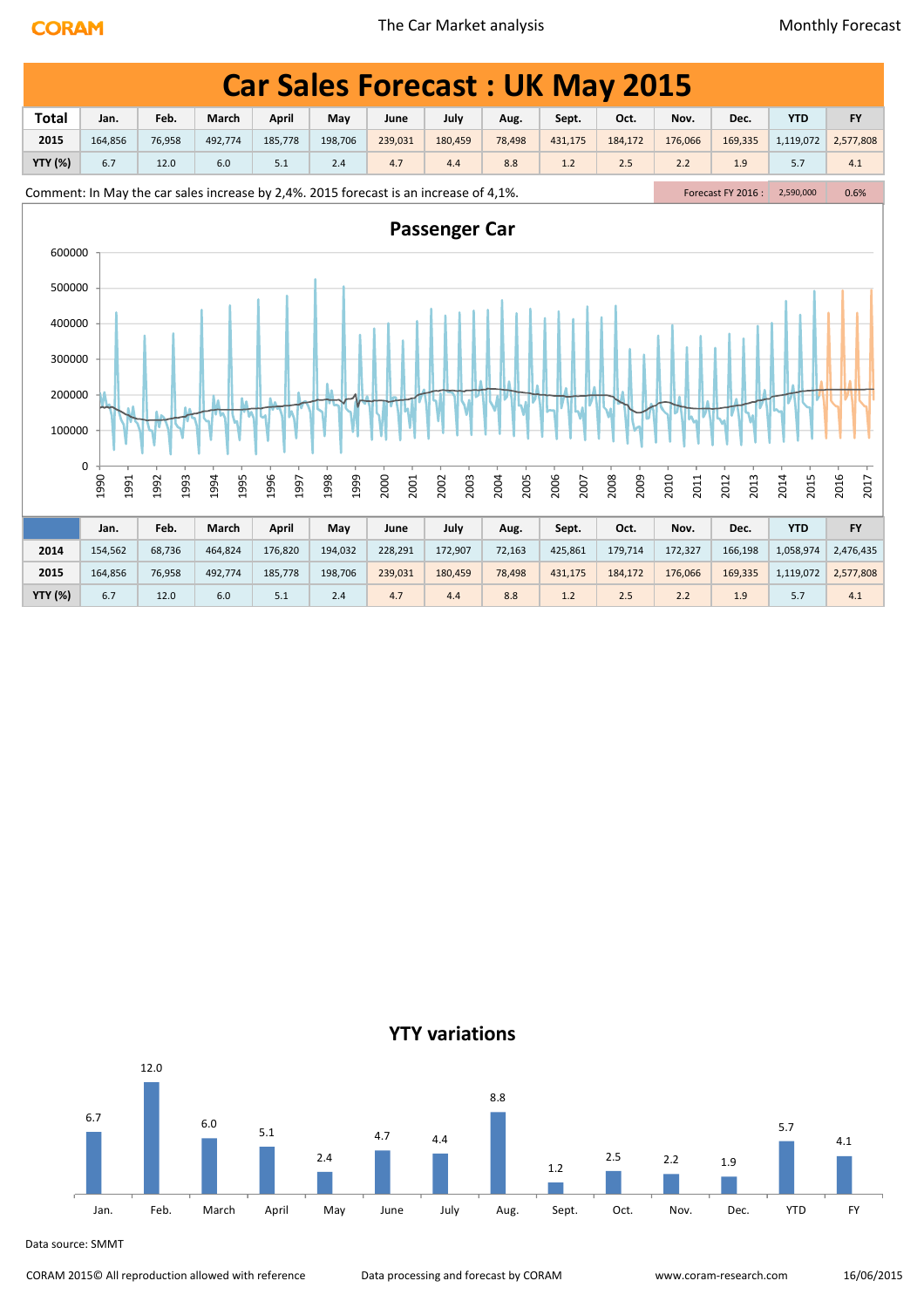|                                                                                       |              |              |              |              |              |              |                      |              |              | <b>Car Sales Forecast: GREECE May 2015</b> |              |                   |              |              |  |
|---------------------------------------------------------------------------------------|--------------|--------------|--------------|--------------|--------------|--------------|----------------------|--------------|--------------|--------------------------------------------|--------------|-------------------|--------------|--------------|--|
| <b>Total</b>                                                                          | Jan.         | Feb.         | March        | <b>April</b> | May          | June         | July                 | Aug.         | Sept.        | Oct.                                       | Nov.         | Dec.              | <b>YTD</b>   | <b>FY</b>    |  |
| 2015                                                                                  | 5,848        | 4,894        | 6,529        | 7,801        | 9,070        | 8,604        | 8,755                | 5,831        | 6,109        | 6,857                                      | 6,645        | 6,368             | 34,142       | 83,311       |  |
| <b>YTY (%)</b>                                                                        | $-8.4$       | 12.4         | 11.3         | 43.3         | 21.6         | 8.0          | 14.8                 | 57.9         | 20.9         | 14.2                                       | 33.4         | $-0.3$            | 15.7         | 17.0         |  |
| Comment: In May the car sales increase by 21,6%. 2015 forecast is an increase of 17%. |              |              |              |              |              |              |                      |              |              |                                            |              | Forecast FY 2016: | 88,800       | 6.5%         |  |
| 40000                                                                                 |              |              |              |              |              |              | <b>Passenger Car</b> |              |              |                                            |              |                   |              |              |  |
| 35000                                                                                 |              |              |              |              |              |              |                      |              |              |                                            |              |                   |              |              |  |
| 30000                                                                                 |              |              |              |              |              |              |                      |              |              |                                            |              |                   |              |              |  |
| 25000                                                                                 |              |              |              |              |              |              |                      |              |              |                                            |              |                   |              |              |  |
| 20000                                                                                 |              |              |              |              |              |              |                      |              |              |                                            |              |                   |              |              |  |
| 15000                                                                                 |              |              |              |              |              |              |                      |              |              |                                            |              |                   |              |              |  |
| 10000                                                                                 |              |              |              |              |              |              |                      |              |              |                                            |              |                   |              |              |  |
| 5000                                                                                  |              |              |              |              |              |              |                      |              |              |                                            |              |                   |              |              |  |
| $\pmb{0}$                                                                             |              |              |              |              |              |              |                      |              |              |                                            |              |                   |              |              |  |
|                                                                                       | 1990<br>1991 | 1992<br>1993 | 1994<br>1995 | 1996<br>1997 | 1999<br>1998 | 2000<br>2001 | 2003<br>2002         | 2004<br>2005 | 2006<br>2007 | 2008<br>2009                               | 2010<br>2011 | 2012<br>2013      | 2014<br>2015 | 2016<br>2017 |  |
|                                                                                       | Jan.         | Feb.         | March        | April        | May          | June         | July                 | Aug.         | Sept.        | Oct.                                       | Nov.         | Dec.              | <b>YTD</b>   | <b>FY</b>    |  |
| 2014                                                                                  | 6,381        | 4,355        | 5,866        | 5,444        | 7,459        | 7,964        | 7,627                | 3,693        | 5,055        | 6,003                                      | 4,983        | 6,387             | 29,505       | 71,217       |  |
| 2015                                                                                  | 5,848        | 4,894        | 6,529        | 7,801        | 9,070        | 8,604        | 8,755                | 5,831        | 6,109        | 6,857                                      | 6,645        | 6,368             | 34,142       | 83,311       |  |
| <b>YTY (%)</b>                                                                        | $-8.4$       | 12.4         | 11.3         | 43.3         | 21.6         | 8.0          | 14.8                 | 57.9         | 20.9         | 14.2                                       | 33.4         | $-0.3$            | 15.7         | 17.0         |  |

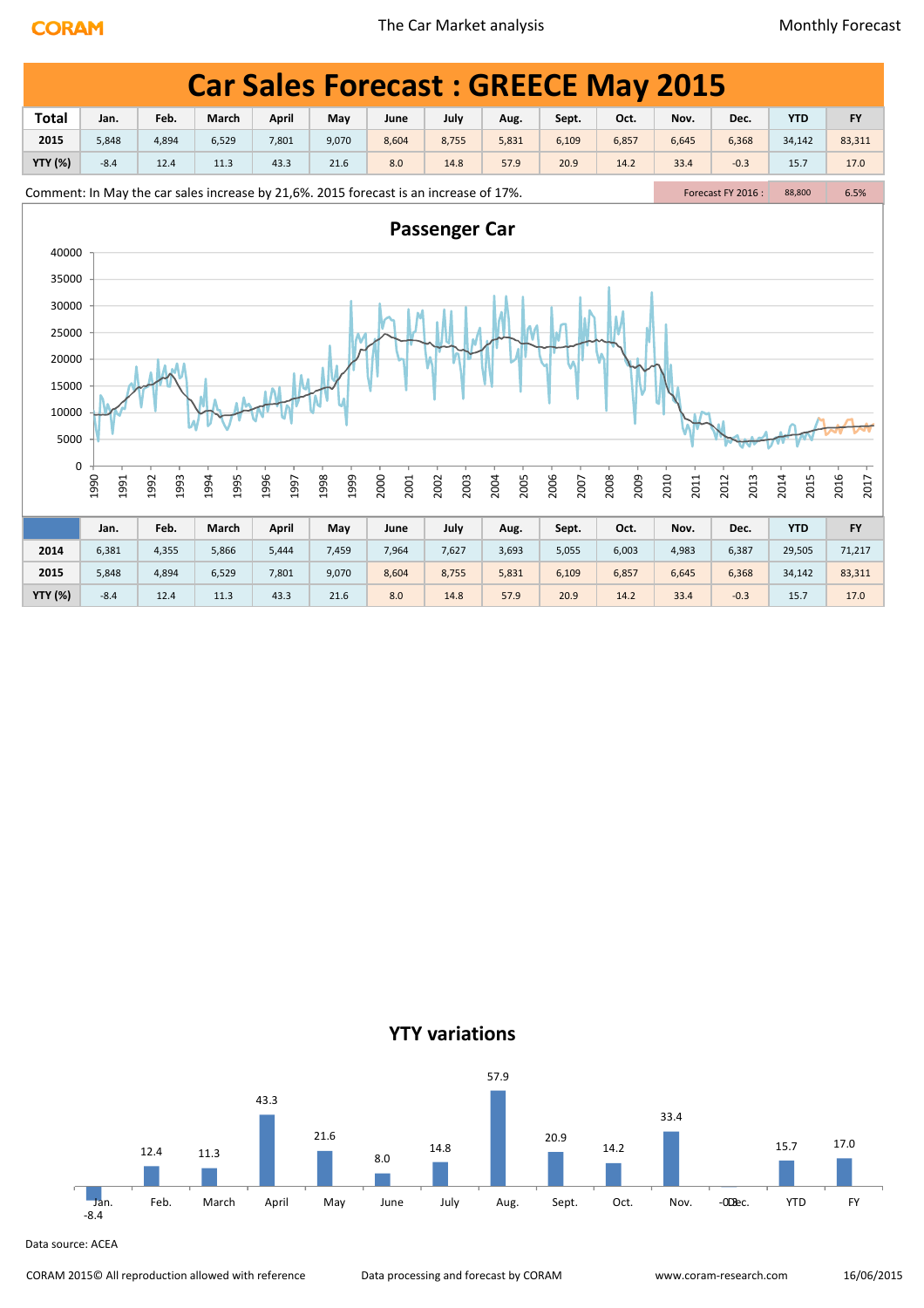|                |              |       | <b>Car Sales Forecast: HUNGARY May 2015</b>                                           |       |              |       |                      |       |              |       |       |                    |              |           |
|----------------|--------------|-------|---------------------------------------------------------------------------------------|-------|--------------|-------|----------------------|-------|--------------|-------|-------|--------------------|--------------|-----------|
| <b>Total</b>   | Jan.         | Feb.  | March                                                                                 | April | May          | June  | July                 | Aug.  | Sept.        | Oct.  | Nov.  | Dec.               | <b>YTD</b>   | <b>FY</b> |
| 2015           | 4,872        | 5,895 | 6,284                                                                                 | 6,737 | 5,867        | 6,809 | 6,684                | 5,554 | 6,050        | 6,431 | 6,152 | 6,085              | 29,655       | 73,419    |
| <b>YTY (%)</b> | 11.4         | 18.9  | 2.0                                                                                   | 22.1  | 2.2          | 9.1   | 9.1                  | 16.5  | 10.4         | 5.1   | 4.2   | 0.1                | 10.9         | 8.8       |
|                |              |       | Comment: In May the car sales increase by 2,2%. 2015 forecast is an increase of 8,8%. |       |              |       |                      |       |              |       |       | Forecast FY 2016 : | 76,400       | 4.0%      |
|                |              |       |                                                                                       |       |              |       | <b>Passenger Car</b> |       |              |       |       |                    |              |           |
| 25000          |              |       |                                                                                       |       |              |       |                      |       |              |       |       |                    |              |           |
| 20000          |              |       |                                                                                       |       |              |       |                      |       |              |       |       |                    |              |           |
| 15000          |              |       |                                                                                       |       |              |       |                      |       |              |       |       |                    |              |           |
| 10000          |              |       |                                                                                       |       |              |       |                      |       |              |       |       |                    |              |           |
| 5000           |              |       |                                                                                       |       |              |       |                      |       |              |       |       |                    |              |           |
| 0              | 1998<br>1997 | 1999  | 2000<br>2001                                                                          | 2002  | 2004<br>2003 | 2005  | 2006<br>2007         | 2008  | 2010<br>2009 | 2011  | 2012  | 2013<br>2014       | 2016<br>2015 | 2017      |
|                | Jan.         | Feb.  | March                                                                                 | April | May          | June  | July                 | Aug.  | Sept.        | Oct.  | Nov.  | Dec.               | <b>YTD</b>   | <b>FY</b> |
| 2014           | 4,373        | 4,957 | 6,163                                                                                 | 5,516 | 5,739        | 6,243 | 6,129                | 4,766 | 5,482        | 6,120 | 5,901 | 6,079              | 26,748       | 67,468    |
| 2015           | 4,872        | 5,895 | 6,284                                                                                 | 6,737 | 5,867        | 6,809 | 6,684                | 5,554 | 6,050        | 6,431 | 6,152 | 6,085              | 29,655       | 73,419    |
| <b>YTY (%)</b> | 11.4         | 18.9  | 2.0                                                                                   | 22.1  | 2.2          | 9.1   | 9.1                  | 16.5  | 10.4         | 5.1   | 4.2   | 0.1                | 10.9         | 8.8       |

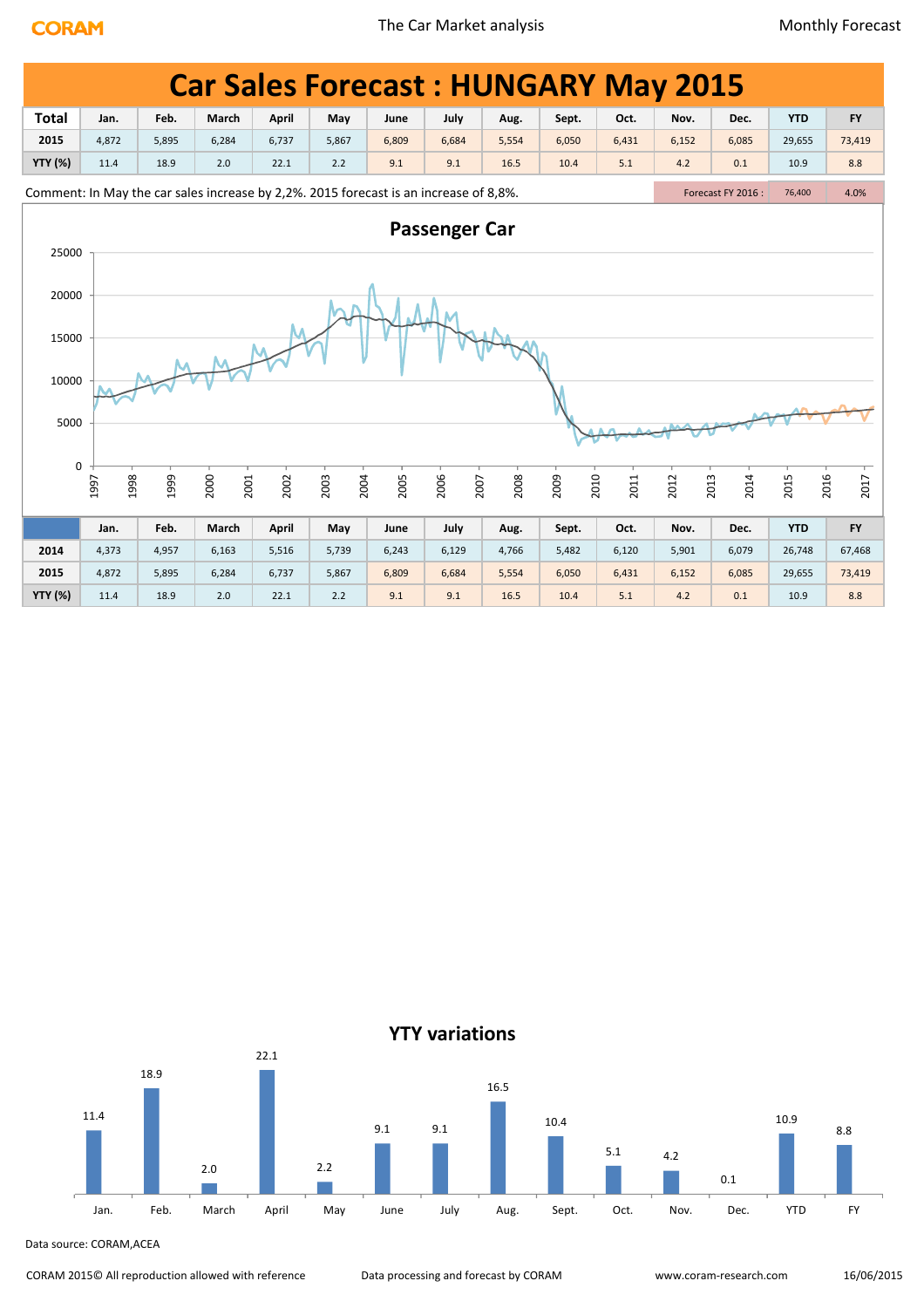|                |              |              |              |                                                                                       |              |              |                      |              |              | <b>Car Sales Forecast: IRELAND May 2015</b> |              |                   |              |              |
|----------------|--------------|--------------|--------------|---------------------------------------------------------------------------------------|--------------|--------------|----------------------|--------------|--------------|---------------------------------------------|--------------|-------------------|--------------|--------------|
| <b>Total</b>   | Jan.         | Feb.         | March        | April                                                                                 | May          | June         | July                 | Aug.         | Sept.        | Oct.                                        | Nov.         | Dec.              | <b>YTD</b>   | <b>FY</b>    |
| 2015           | 29,898       | 15,803       | 19,003       | 9,461                                                                                 | 6,920        | 3,785        | 16,936               | 5,273        | 4,235        | 2,471                                       | 1,185        | 652               | 81,085       | 115,623      |
| <b>YTY (%)</b> | 30.6         | 24.3         | 32.9         | 21.0                                                                                  | 10.3         | 124.0        | $-9.5$               | 8.3          | 8.3          | 21.4                                        | 51.6         | 86.3              | 26.7         | 20.0         |
|                |              |              |              | Comment: In May the car sales increase by 10,3%. 2015 forecast is an increase of 20%. |              |              |                      |              |              |                                             |              | Forecast FY 2016: | 110,000      | $-4.6%$      |
|                |              |              |              |                                                                                       |              |              | <b>Passenger Car</b> |              |              |                                             |              |                   |              |              |
| 50000          |              |              |              |                                                                                       |              |              |                      |              |              |                                             |              |                   |              |              |
| 45000          |              |              |              |                                                                                       |              |              |                      |              |              |                                             |              |                   |              |              |
| 40000          |              |              |              |                                                                                       |              |              |                      |              |              |                                             |              |                   |              |              |
| 35000          |              |              |              |                                                                                       |              |              |                      |              |              |                                             |              |                   |              |              |
| 30000          |              |              |              |                                                                                       |              |              |                      |              |              |                                             |              |                   |              |              |
| 25000          |              |              |              |                                                                                       |              |              |                      |              |              |                                             |              |                   |              |              |
| 20000          |              |              |              |                                                                                       |              |              |                      |              |              |                                             |              |                   |              |              |
| 15000          |              |              |              |                                                                                       |              |              |                      |              |              |                                             |              |                   |              |              |
| 10000          |              |              |              |                                                                                       |              |              |                      |              |              |                                             |              |                   |              |              |
| 5000           |              |              |              |                                                                                       |              |              |                      |              |              |                                             |              |                   |              |              |
| 0              |              |              |              |                                                                                       |              |              |                      |              |              |                                             |              |                   |              |              |
|                | 1990<br>1991 | 1993<br>1992 | 1994<br>1995 | 1996<br>1997                                                                          | 1999<br>1998 | 2000<br>2001 | 2002<br>2003         | 2004<br>2005 | 2006<br>2007 | 2008<br>2009                                | 2010<br>2011 | 2012<br>2013      | 2014<br>2015 | 2016<br>2017 |
|                | Jan.         | Feb.         | March        | Anril                                                                                 | May          | June         | July                 | Aug.         | Sept.        | Oct.                                        | Nov.         | Dec.              | <b>YTD</b>   | <b>FY</b>    |

|                | Jan.   | Feb.   | March  | April | May   | June  | July   | Aug.  | Sept. | Oct.  | Nov.  | Dec. | <b>YTD</b> | <b>FY</b> |
|----------------|--------|--------|--------|-------|-------|-------|--------|-------|-------|-------|-------|------|------------|-----------|
| 2014           | 22,893 | 12,711 | 14,297 | 7,822 | 6,272 | 1,690 | 18,723 | 4,869 | 3,911 | 2,036 | 782   | 350  | 63,995     | 96,356    |
| 2015           | 29,898 | 15,803 | 19,003 | 9,461 | 6,920 | 3,785 | 16,936 | 5,273 | 4,235 | 2,471 | 1,185 | 652  | 81,085     | 115,623   |
| <b>YTY (%)</b> | 30.6   | 24.3   | 32.9   | 21.0  | 10.3  | 124.0 | $-9.5$ | 8.3   | 8.3   | 21.4  | 51.6  | 86.3 | 26.7       | 20.0      |

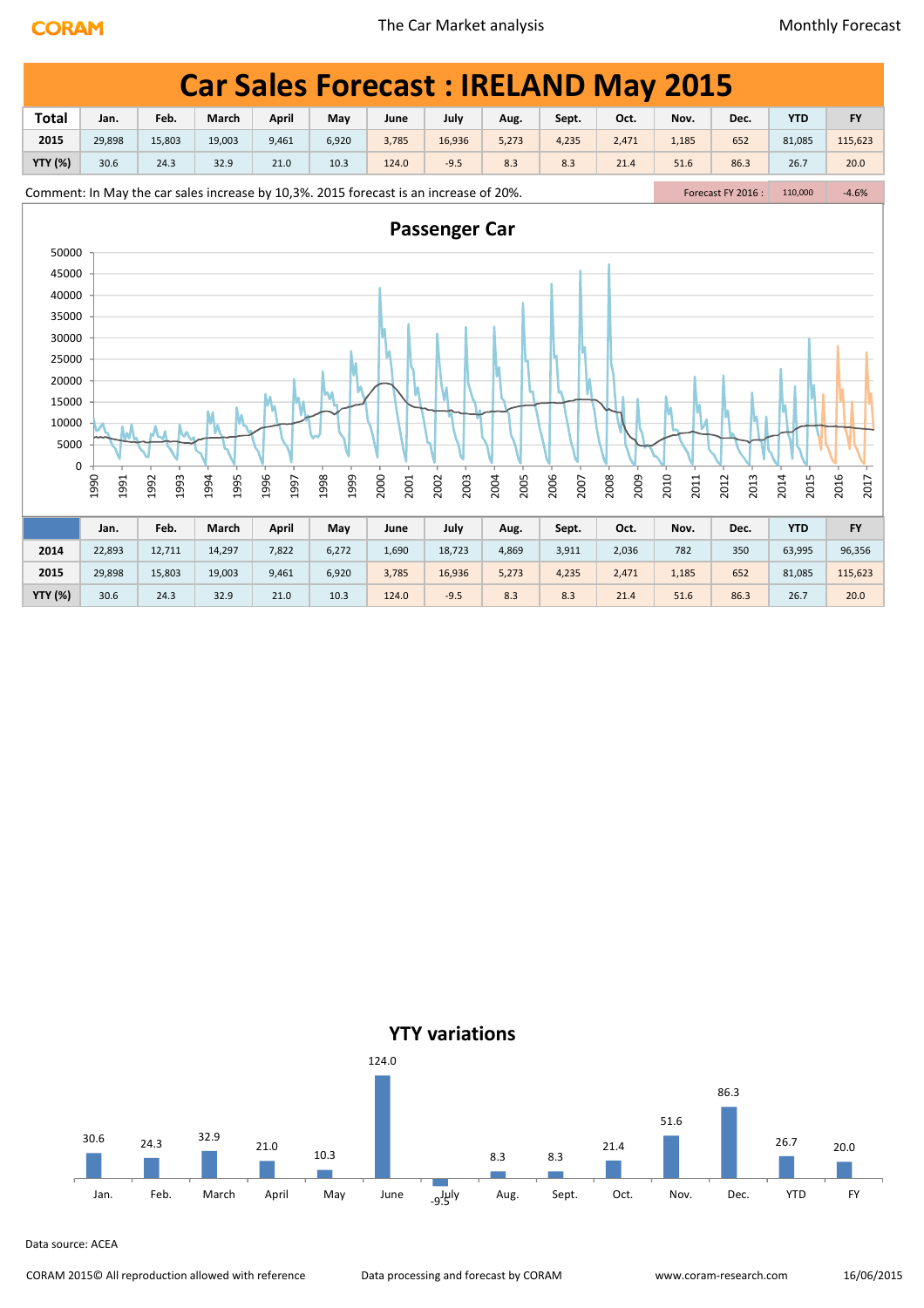|                |              |              |       | <b>Car Sales Forecast: ICELAND May 2015</b>                                             |       |              |                      |       |              |       |              |                   |            |              |  |
|----------------|--------------|--------------|-------|-----------------------------------------------------------------------------------------|-------|--------------|----------------------|-------|--------------|-------|--------------|-------------------|------------|--------------|--|
| <b>Total</b>   | Jan.         | Feb.         | March | <b>April</b>                                                                            | May   | June         | July                 | Aug.  | Sept.        | Oct.  | Nov.         | Dec.              | <b>YTD</b> | <b>FY</b>    |  |
| 2015           | 680          | 632          | 977   | 1,305                                                                                   | 2,614 | 2,336        | 1,316                | 1,131 | 1,099        | 1,096 | 971          | 941               | 6,208      | 15,097       |  |
| <b>YTY (%)</b> | 25.5         | 27.7         | 81.9  | 90.8                                                                                    | 21.3  | 25.6         | 77.1                 | 128.0 | 98.7         | 98.9  | 135.2        | 133.4             | 40.7       | 60.1         |  |
|                |              |              |       | Comment: In May the car sales increase by 21,3%. 2015 forecast is an increase of 60,1%. |       |              |                      |       |              |       |              | Forecast FY 2016: | 17,000     | 12.9%        |  |
| 3000           |              |              |       |                                                                                         |       |              | <b>Passenger Car</b> |       |              |       |              |                   |            |              |  |
| 2500           |              |              |       |                                                                                         |       |              |                      |       |              |       |              |                   |            |              |  |
| 2000           |              |              |       |                                                                                         |       |              |                      |       |              |       |              |                   |            |              |  |
| 1500           |              |              |       |                                                                                         |       |              |                      |       |              |       |              |                   |            |              |  |
| 1000           |              |              |       |                                                                                         |       |              |                      |       |              |       |              |                   |            |              |  |
| 500            |              |              |       |                                                                                         |       |              |                      |       |              |       |              |                   |            |              |  |
| 0              |              |              |       |                                                                                         |       |              |                      |       |              |       |              |                   |            |              |  |
|                | 1995<br>1996 | 1998<br>1997 | 1999  | 2000<br>2001                                                                            | 2002  | 2004<br>2003 | 2006<br>2005         | 2007  | 2008<br>2009 | 2010  | 2012<br>2011 | 2014<br>2013      | 2015       | 2016<br>2017 |  |
|                | Jan.         | Feb.         | March | April                                                                                   | May   | June         | July                 | Aug.  | Sept.        | Oct.  | Nov.         | Dec.              | <b>YTD</b> | <b>FY</b>    |  |
| 2014           | 542          | 495          | 537   | 684                                                                                     | 2,155 | 1,860        | 743                  | 496   | 553          | 551   | 413          | 403               | 4,413      | 9,432        |  |
| 2015           | 680          | 632          | 977   | 1,305                                                                                   | 2,614 | 2,336        | 1,316                | 1,131 | 1,099        | 1,096 | 971          | 941               | 6,208      | 15,097       |  |
| <b>YTY (%)</b> | 25.5         | 27.7         | 81.9  | 90.8                                                                                    | 21.3  | 25.6         | 77.1                 | 128.0 | 98.7         | 98.9  | 135.2        | 133.4             | 40.7       | 60.1         |  |

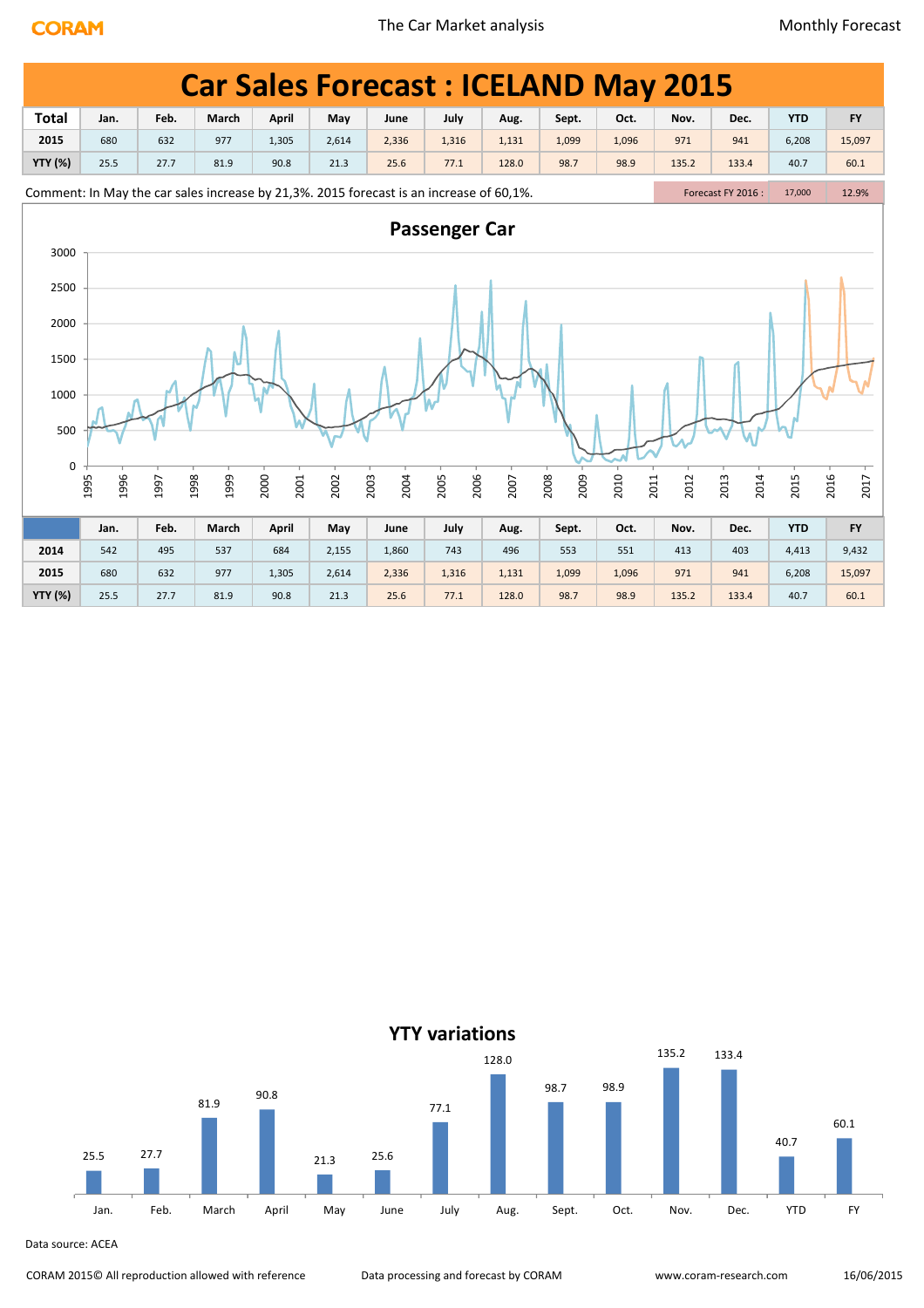|                | <b>Car Sales Forecast: ITALY May 2015</b>                                               |              |              |              |              |              |                      |              |              |              |              |                    |              |              |
|----------------|-----------------------------------------------------------------------------------------|--------------|--------------|--------------|--------------|--------------|----------------------|--------------|--------------|--------------|--------------|--------------------|--------------|--------------|
| <b>Total</b>   | Jan.                                                                                    | Feb.         | March        | April        | May          | June         | July                 | Aug.         | Sept.        | Oct.         | Nov.         | Dec.               | <b>YTD</b>   | <b>FY</b>    |
| 2015           | 131,385                                                                                 | 134,697      | 161,303      | 148,807      | 146,582      | 141,159      | 127,623              | 61,881       | 127,835      | 132,243      | 121,704      | 104,116            | 722,774      | 1,539,334    |
| <b>YTY (%)</b> | 10.9                                                                                    | 13.2         | 15.1         | 24.2         | 10.8         | 10.7         | 11.6                 | 16.3         | 15.8         | 8.6          | 12.7         | 13.8               | 14.8         | 13.5         |
|                | Comment: In May the car sales increase by 10,8%. 2015 forecast is an increase of 13,5%. |              |              |              |              |              |                      |              |              |              |              | Forecast FY 2016 : | 1,550,000    | 0.7%         |
| 350000         |                                                                                         |              |              |              |              |              | <b>Passenger Car</b> |              |              |              |              |                    |              |              |
|                | 300000                                                                                  |              |              |              |              |              |                      |              |              |              |              |                    |              |              |
|                | 250000                                                                                  |              |              |              |              |              |                      |              |              |              |              |                    |              |              |
| 200000         |                                                                                         |              |              |              |              |              |                      |              |              |              |              |                    |              |              |
| 150000         |                                                                                         |              |              |              |              |              |                      |              |              |              |              |                    |              |              |
|                |                                                                                         |              |              |              |              |              |                      |              |              |              |              |                    |              |              |
| 100000         |                                                                                         |              |              |              |              |              |                      |              |              |              |              |                    |              |              |
| 50000          |                                                                                         |              |              |              |              |              |                      |              |              |              |              |                    |              |              |
|                | 0                                                                                       |              |              |              |              |              |                      |              |              |              |              |                    |              |              |
|                | 1990<br>1991                                                                            | 1992<br>1993 | 1994<br>1995 | 1996<br>1997 | 1998<br>1999 | 2000<br>2001 | 2003<br>2002         | 2005<br>2004 | 2006<br>2007 | 2009<br>2008 | 2010<br>2011 | 2012<br>2013       | 2014<br>2015 | 2016<br>2017 |
|                | Jan.                                                                                    | Feb.         | March        | April        | May          | June         | July                 | Aug.         | Sept.        | Oct.         | Nov.         | Dec.               | <b>YTD</b>   | <b>FY</b>    |
| 2014           | 118,465                                                                                 | 118,976      | 140,189      | 119,849      | 132,313      | 127,489      | 114,343              | 53,191       | 110,436      | 121,736      | 107,965      | 91,518             | 629,792      | 1,356,470    |
| 2015           | 131,385                                                                                 | 134,697      | 161,303      | 148,807      | 146,582      | 141,159      | 127,623              | 61,881       | 127,835      | 132,243      | 121,704      | 104,116            | 722,774      | 1,539,334    |
| <b>YTY (%)</b> | 10.9                                                                                    | 13.2         | 15.1         | 24.2         | 10.8         | 10.7         | 11.6                 | 16.3         | 15.8         | 8.6          | 12.7         | 13.8               | 14.8         | 13.5         |



Data source: ANFIA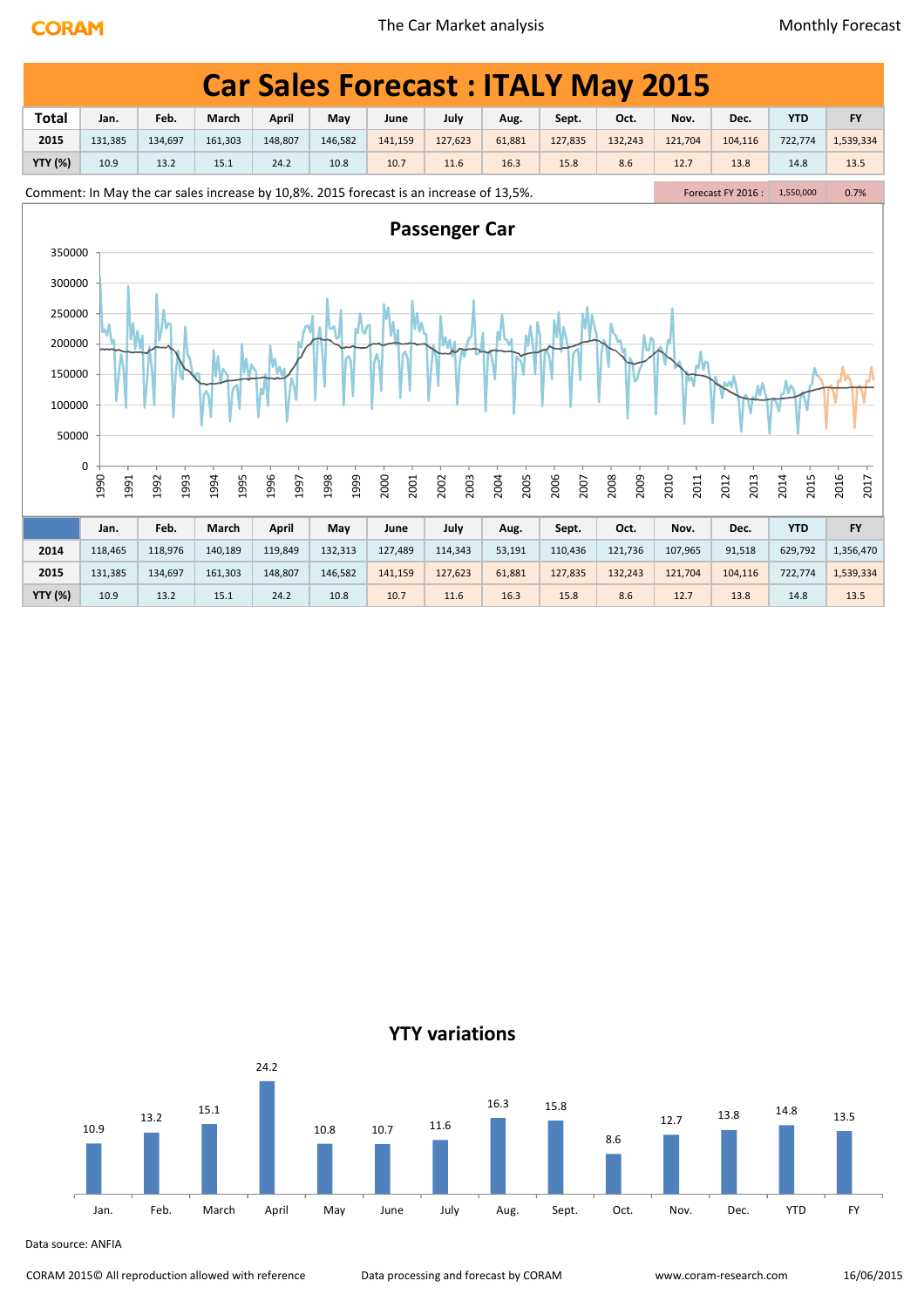|                |              |        | <b>Car Sales Forecast: LITUANIA May 2015</b>                                           |       |              |       |                      |       |              |       |              |                   |              |           |
|----------------|--------------|--------|----------------------------------------------------------------------------------------|-------|--------------|-------|----------------------|-------|--------------|-------|--------------|-------------------|--------------|-----------|
| <b>Total</b>   | Jan.         | Feb.   | March                                                                                  | April | May          | June  | July                 | Aug.  | Sept.        | Oct.  | Nov.         | Dec.              | <b>YTD</b>   | <b>FY</b> |
| 2015           | 1,422        | 1,067  | 1,269                                                                                  | 1,747 | 1,467        | 1,518 | 1,445                | 1,184 | 1,351        | 1,500 | 1,307        | 1,172             | 6,972        | 16,449    |
| <b>YTY (%)</b> | 20.9         | $-2.5$ | 11.7                                                                                   | 23.2  | 9.6          | 24.1  | $-0.1$               | 22.8  | 5.9          | 19.8  | 12.9         | 14.7              | 13.1         | 13.4      |
|                |              |        | Comment: In May the car sales increase by 9,6%. 2015 forecast is an increase of 13,4%. |       |              |       |                      |       |              |       |              | Forecast FY 2016: | 16,400       | $-0.6%$   |
| 3000           |              |        |                                                                                        |       |              |       | <b>Passenger Car</b> |       |              |       |              |                   |              |           |
| 2500           |              |        |                                                                                        |       |              |       |                      |       |              |       |              |                   |              |           |
| 2000           |              |        |                                                                                        |       |              |       |                      |       |              |       |              |                   |              |           |
| 1500           |              |        |                                                                                        |       |              |       |                      |       |              |       |              |                   |              |           |
| 1000           |              |        |                                                                                        |       |              |       |                      |       |              |       |              |                   |              |           |
| 500            |              |        |                                                                                        |       |              |       |                      |       |              |       |              |                   |              |           |
| $\mathbf 0$    | 1998<br>1997 | 1999   | 2000<br>2001                                                                           | 2002  | 2003<br>2004 | 2005  | 2006<br>2007         | 2008  | 2010<br>2009 | 2011  | 2013<br>2012 | 2014              | 2016<br>2015 | 2017      |
|                |              |        |                                                                                        |       |              |       |                      |       |              |       |              |                   |              |           |
|                | Jan.         | Feb.   | March                                                                                  | April | May          | June  | July                 | Aug.  | Sept.        | Oct.  | Nov.         | Dec.              | <b>YTD</b>   | <b>FY</b> |
| 2014           | 1,176        | 1,094  | 1,136                                                                                  | 1,418 | 1,338        | 1,223 | 1,446                | 964   | 1,276        | 1,252 | 1,158        | 1,022             | 6,162        | 14,503    |
| 2015           | 1,422        | 1,067  | 1,269                                                                                  | 1,747 | 1,467        | 1,518 | 1,445                | 1,184 | 1,351        | 1,500 | 1,307        | 1,172             | 6,972        | 16,449    |
| <b>YTY (%)</b> | 20.9         | $-2.5$ | 11.7                                                                                   | 23.2  | 9.6          | 24.1  | $-0.1$               | 22.8  | 5.9          | 19.8  | 12.9         | 14.7              | 13.1         | 13.4      |

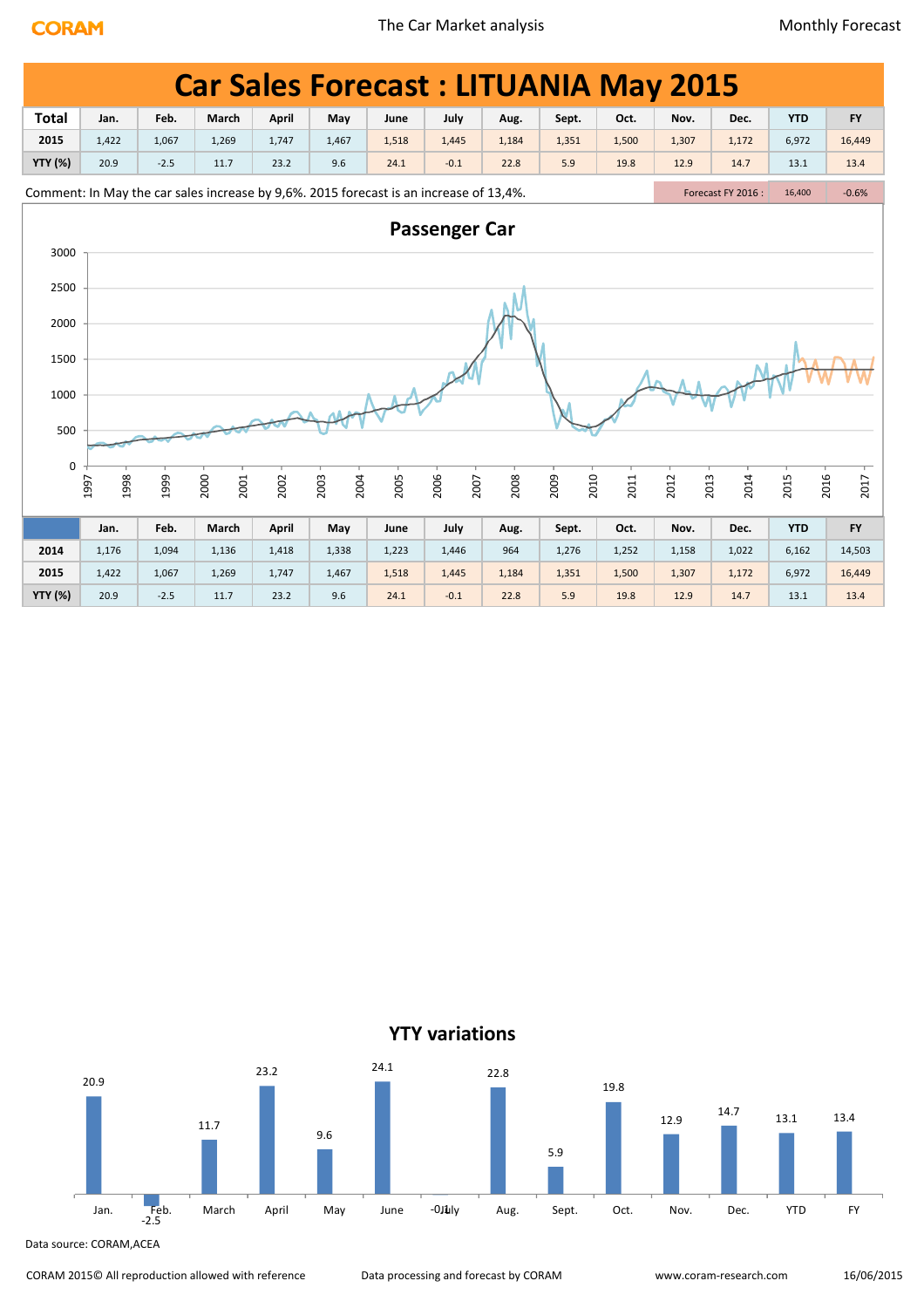|                                                      |                                                                                     |              |              |              |              |              |                      |              |              | <b>Car Sales Forecast: LUXEMBOURG May 2015</b> |              |                    |              |              |
|------------------------------------------------------|-------------------------------------------------------------------------------------|--------------|--------------|--------------|--------------|--------------|----------------------|--------------|--------------|------------------------------------------------|--------------|--------------------|--------------|--------------|
| <b>Total</b>                                         | Jan.                                                                                | Feb.         | March        | <b>April</b> | May          | June         | July                 | Aug.         | Sept.        | Oct.                                           | Nov.         | Dec.               | <b>YTD</b>   | <b>FY</b>    |
| 2015                                                 | 3,205                                                                               | 3,783        | 4,868        | 5,046        | 4,231        | 4,217        | 3,991                | 2,662        | 3,242        | 4,227                                          | 3,413        | 2,915              | 21,133       | 45,800       |
| <b>YTY (%)</b>                                       | $-6.1$                                                                              | $-8.2$       | 2.0          | $-3.3$       | $-18.6$      | $-4.5$       | $-10.8$              | $-9.6$       | $-9.5$       | $-6.5$                                         | $-2.1$       | $-19.8$            | $-7.0$       | $-8.0$       |
|                                                      | Comment: In May the car sales decrease by 18,6%. 2015 forecast is a decrease of 8%. |              |              |              |              |              |                      |              |              |                                                |              | Forecast FY 2016 : | 46,000       | 0.5%         |
| 7000<br>6000<br>5000<br>4000<br>3000<br>2000<br>1000 |                                                                                     |              |              |              |              |              | <b>Passenger Car</b> |              |              |                                                |              |                    |              |              |
| 0                                                    | 1990<br>1991                                                                        | 1992<br>1993 | 1994<br>1995 | 1996<br>1997 | 1998<br>1999 | 2000<br>2001 | 2003<br>2002         | 2004<br>2005 | 2006<br>2007 | 2008<br>2009                                   | 2010<br>2011 | 2013<br>2012       | 2014<br>2015 | 2016<br>2017 |
|                                                      | Jan.                                                                                | Feb.         | March        | <b>April</b> | May          | June         | July                 | Aug.         | Sept.        | Oct.                                           | Nov.         | Dec.               | <b>YTD</b>   | <b>FY</b>    |
| 2014                                                 | 3,415                                                                               | 4,123        | 4,773        | 5,220        | 5,198        | 4,416        | 4,476                | 2,944        | 3,582        | 4,522                                          | 3,488        | 3,636              | 22,729       | 49,793       |
| 2015                                                 | 3,205                                                                               | 3,783        | 4,868        | 5,046        | 4,231        | 4,217        | 3,991                | 2,662        | 3,242        | 4,227                                          | 3,413        | 2,915              | 21,133       | 45,800       |
| <b>YTY (%)</b>                                       | $-6.1$                                                                              | $-8.2$       | 2.0          | $-3.3$       | $-18.6$      | $-4.5$       | $-10.8$              | $-9.6$       | $-9.5$       | $-6.5$                                         | $-2.1$       | $-19.8$            | $-7.0$       | $-8.0$       |

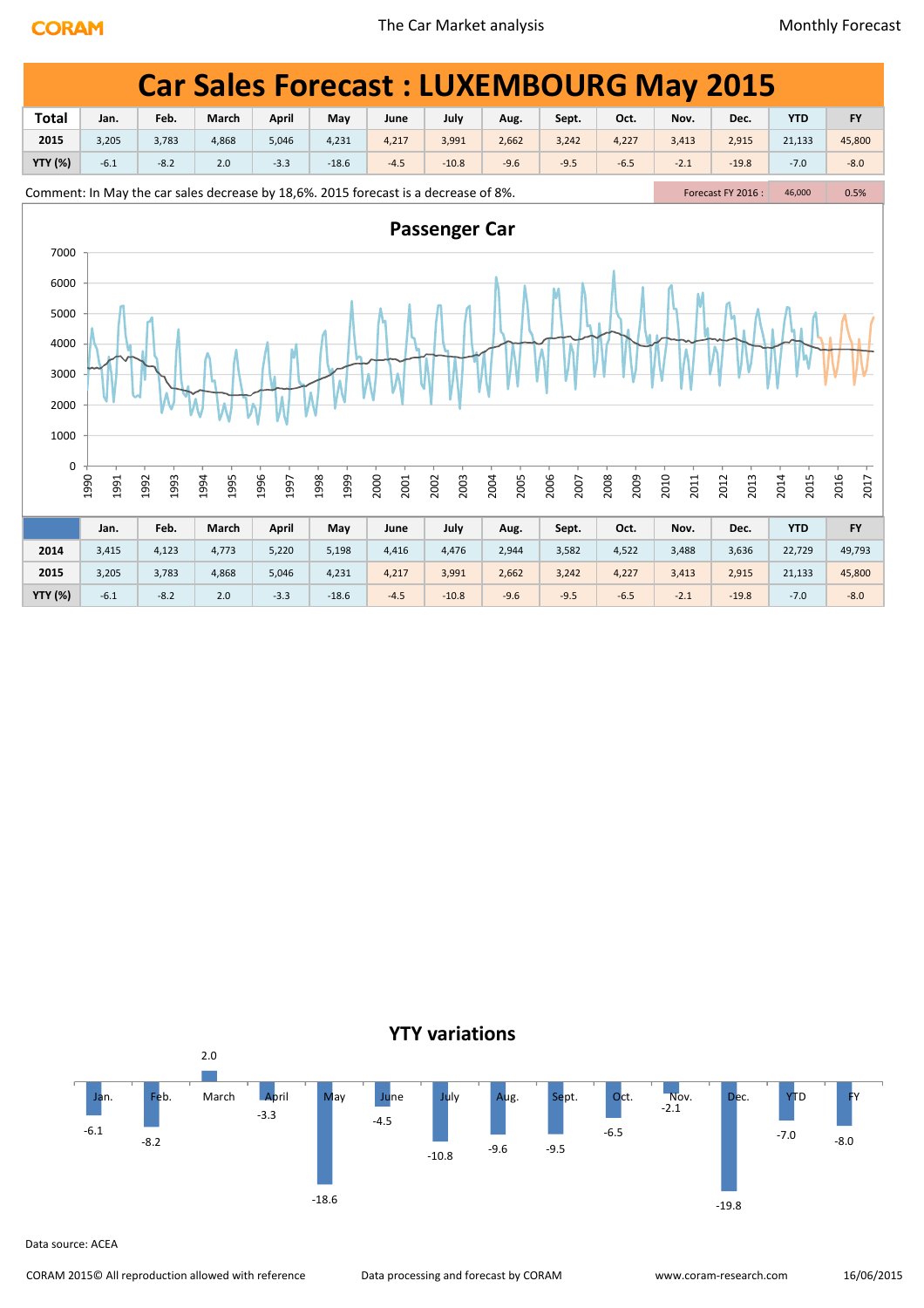|                |              |        | <b>Car Sales Forecast: LATVIA May 2015</b>                                             |              |              |       |                      |       |              |       |              |                    |            |              |  |
|----------------|--------------|--------|----------------------------------------------------------------------------------------|--------------|--------------|-------|----------------------|-------|--------------|-------|--------------|--------------------|------------|--------------|--|
| <b>Total</b>   | Jan.         | Feb.   | March                                                                                  | <b>April</b> | May          | June  | July                 | Aug.  | Sept.        | Oct.  | Nov.         | Dec.               | <b>YTD</b> | <b>FY</b>    |  |
| 2015           | 1,148        | 829    | 1,233                                                                                  | 1,238        | 1,174        | 1,382 | 1,256                | 1,111 | 1,167        | 1,376 | 1,247        | 1,218              | 5,622      | 14,377       |  |
| <b>YTY (%)</b> | 18.8         | $-8.2$ | 25.7                                                                                   | 16.0         | 4.7          | 5.6   | 6.8                  | 20.6  | 19.0         | 14.0  | 24.0         | 21.8               | 11.6       | 13.8         |  |
|                |              |        | Comment: In May the car sales increase by 4,7%. 2015 forecast is an increase of 13,8%. |              |              |       |                      |       |              |       |              | Forecast FY 2016 : | 16,400     | 14.0%        |  |
|                |              |        |                                                                                        |              |              |       | <b>Passenger Car</b> |       |              |       |              |                    |            |              |  |
| 4000           |              |        |                                                                                        |              |              |       |                      |       |              |       |              |                    |            |              |  |
| 3500           |              |        |                                                                                        |              |              |       |                      |       |              |       |              |                    |            |              |  |
| 3000           |              |        |                                                                                        |              |              |       |                      |       |              |       |              |                    |            |              |  |
| 2500           |              |        |                                                                                        |              |              |       |                      |       |              |       |              |                    |            |              |  |
|                |              |        |                                                                                        |              |              |       |                      |       |              |       |              |                    |            |              |  |
| 2000           |              |        |                                                                                        |              |              |       |                      |       |              |       |              |                    |            |              |  |
| 1500           |              |        |                                                                                        |              |              |       |                      |       |              |       |              |                    |            |              |  |
| 1000           |              |        |                                                                                        |              |              |       |                      |       |              |       |              |                    |            |              |  |
| 500            |              |        |                                                                                        |              |              |       |                      |       |              |       |              |                    |            |              |  |
| 0              |              |        |                                                                                        |              |              |       |                      |       |              |       |              |                    |            |              |  |
|                | 1998<br>1997 | 1999   | 2000<br>2001                                                                           | 2002         | 2004<br>2003 | 2005  | 2006<br>2007         | 2008  | 2010<br>2009 | 2011  | 2013<br>2012 | 2014               | 2015       | 2016<br>2017 |  |
|                |              |        |                                                                                        |              |              |       |                      |       |              |       |              |                    |            |              |  |
|                | Jan.         | Feb.   | March                                                                                  | April        | May          | June  | July                 | Aug.  | Sept.        | Oct.  | Nov.         | Dec.               | <b>YTD</b> | <b>FY</b>    |  |
| 2014           | 966          | 903    | 981                                                                                    | 1,067        | 1,121        | 1,308 | 1,176                | 921   | 980          | 1,207 | 1,006        | 1,000              | 5,038      | 12,636       |  |
| 2015           | 1,148        | 829    | 1,233                                                                                  | 1,238        | 1,174        | 1,382 | 1,256                | 1,111 | 1,167        | 1,376 | 1,247        | 1,218              | 5,622      | 14,377       |  |
| <b>YTY (%)</b> | 18.8         | $-8.2$ | 25.7                                                                                   | 16.0         | 4.7          | 5.6   | 6.8                  | 20.6  | 19.0         | 14.0  | 24.0         | 21.8               | 11.6       | 13.8         |  |

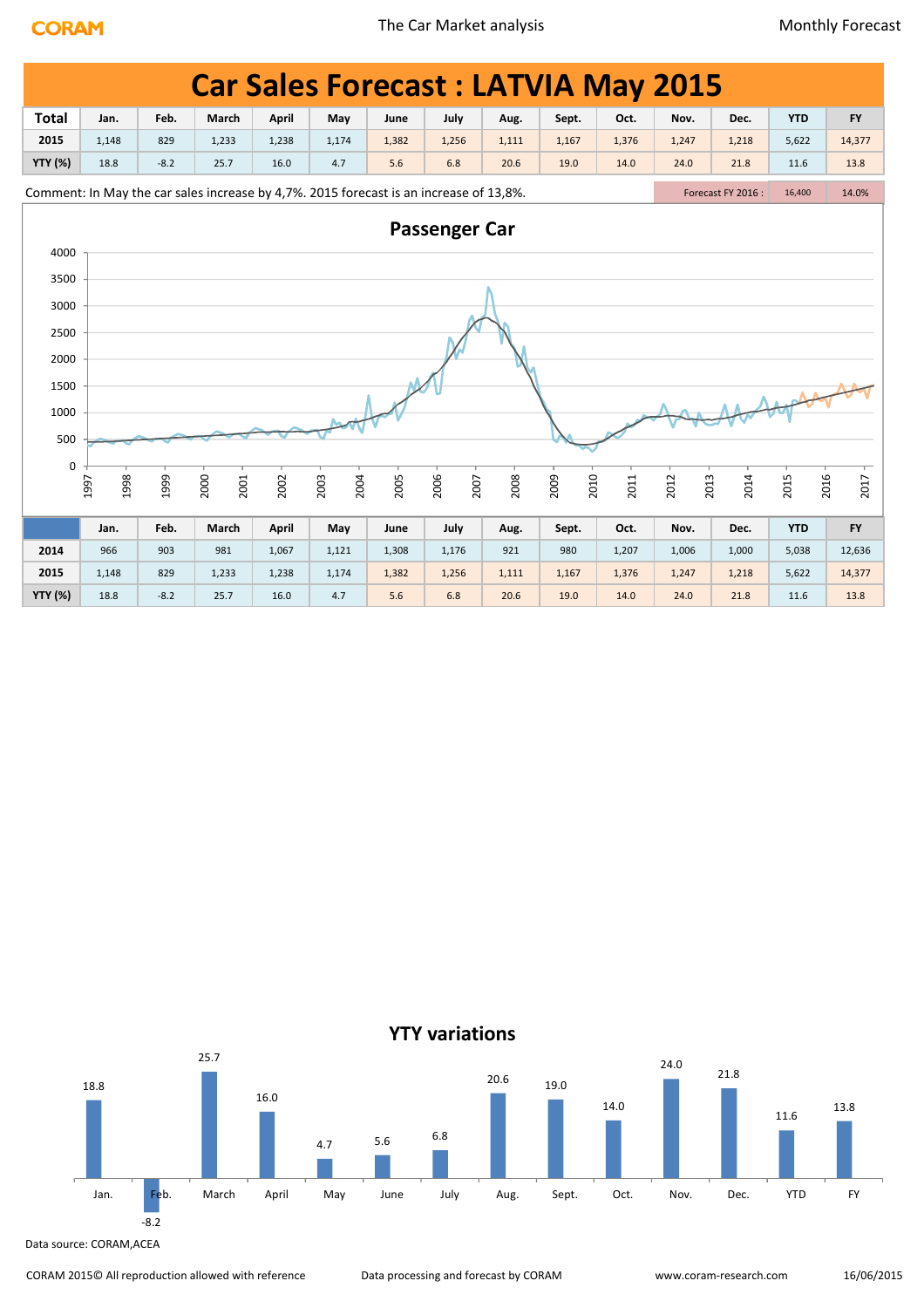|                                                                      |                                                                                      |              |              |              |              |              |               |              |              |              |              | <b>Car Sales Forecast: NETHERLANDS May 2015</b> |              |              |
|----------------------------------------------------------------------|--------------------------------------------------------------------------------------|--------------|--------------|--------------|--------------|--------------|---------------|--------------|--------------|--------------|--------------|-------------------------------------------------|--------------|--------------|
| <b>Total</b>                                                         | Jan.                                                                                 | Feb.         | March        | <b>April</b> | May          | June         | July          | Aug.         | Sept.        | Oct.         | Nov.         | Dec.                                            | <b>YTD</b>   | <b>FY</b>    |
| 2015                                                                 | 47,946                                                                               | 33,944       | 29,030       | 27,148       | 28,049       | 37,397       | 28,464        | 26,449       | 31,091       | 33,802       | 32,283       | 26,725                                          | 166,117      | 382,327      |
| <b>YTY (%)</b>                                                       | 8.1                                                                                  | 1.9          | $-1.1$       | $-4.0$       | $-9.4$       | 13.5         | $-4.7$        | 2.8          | 2.9          | $-4.6$       | $-0.7$       | $-26.6$                                         | $-0.1$       | $-1.8$       |
|                                                                      | Comment: In May the car sales decrease by 9,4%. 2015 forecast is a decrease of 1,8%. |              |              |              |              |              |               |              |              |              |              | Forecast FY 2016 :                              | 414,000      | 8.4%         |
| 100000<br>90000                                                      |                                                                                      |              |              |              |              |              | Passenger Car |              |              |              |              |                                                 |              |              |
| 80000<br>70000<br>60000<br>50000<br>40000<br>30000<br>20000<br>10000 | 0                                                                                    |              |              |              |              |              |               |              |              |              |              |                                                 |              |              |
|                                                                      | 1990<br>1991                                                                         | 1992<br>1993 | 1994<br>1995 | 1996<br>1997 | 1998<br>1999 | 2000<br>2001 | 2003<br>2002  | 2004<br>2005 | 2006<br>2007 | 2009<br>2008 | 2010<br>2011 | 2013<br>2012                                    | 2014<br>2015 | 2016<br>2017 |
|                                                                      | Jan.                                                                                 | Feb.         | March        | <b>April</b> | May          | June         | July          | Aug.         | Sept.        | Oct.         | Nov.         | Dec.                                            | <b>YTD</b>   | <b>FY</b>    |
| 2014                                                                 | 44,368                                                                               | 33,296       | 29,367       | 28,281       | 30,943       | 32,960       | 29,867        | 25,722       | 30,214       | 35,424       | 32,507       | 36,424                                          | 166,255      | 389,373      |
| 2015                                                                 | 47,946                                                                               | 33,944       | 29,030       | 27,148       | 28,049       | 37,397       | 28,464        | 26,449       | 31,091       | 33,802       | 32,283       | 26,725                                          | 166,117      | 382,327      |
| <b>YTY (%)</b>                                                       | 8.1                                                                                  | 1.9          | $-1.1$       | $-4.0$       | $-9.4$       | 13.5         | $-4.7$        | 2.8          | 2.9          | $-4.6$       | $-0.7$       | $-26.6$                                         | $-0.1$       | $-1.8$       |

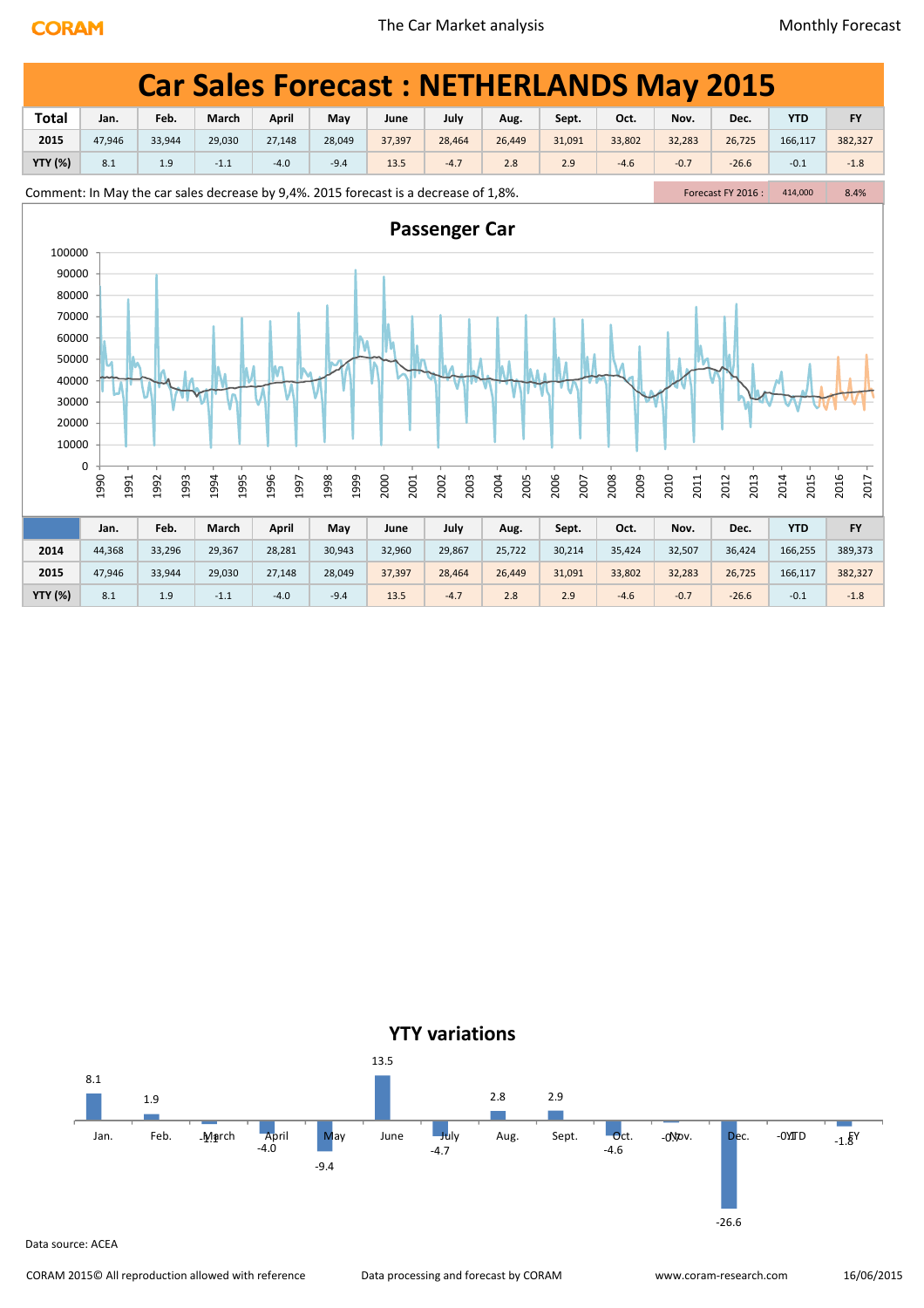|                |                                                                                                                                                                                                                                                                                                                                                                                                    |              |                                                                                     |              |              |              |                      |              |              |              | <b>Car Sales Forecast: NORWAY May 2015</b> |                   |              |              |  |
|----------------|----------------------------------------------------------------------------------------------------------------------------------------------------------------------------------------------------------------------------------------------------------------------------------------------------------------------------------------------------------------------------------------------------|--------------|-------------------------------------------------------------------------------------|--------------|--------------|--------------|----------------------|--------------|--------------|--------------|--------------------------------------------|-------------------|--------------|--------------|--|
| <b>Total</b>   | Feb.<br>March<br>April<br>July<br>Oct.<br><b>YTD</b><br><b>FY</b><br>Jan.<br>May<br>Sept.<br>Nov.<br>June<br>Aug.<br>Dec.<br>2015<br>10,523<br>12,036<br>11,960<br>12,442<br>12,010<br>12,821<br>12,209<br>12,020<br>60,185<br>145,636<br>10,685<br>14,159<br>12,782<br>11,989<br>$-7.6$<br>$-5.0$<br>5.5<br>3.7<br>$-1.1$<br>6.3<br>$-1.2$<br>1.0<br>2.1<br>$-2.4$<br>4.5<br>6.4<br>4.8<br>$-5.0$ |              |                                                                                     |              |              |              |                      |              |              |              |                                            |                   |              |              |  |
|                |                                                                                                                                                                                                                                                                                                                                                                                                    |              |                                                                                     |              |              |              |                      |              |              |              |                                            |                   |              |              |  |
| <b>YTY (%)</b> |                                                                                                                                                                                                                                                                                                                                                                                                    |              |                                                                                     |              |              |              |                      |              |              |              |                                            |                   |              |              |  |
|                |                                                                                                                                                                                                                                                                                                                                                                                                    |              | Comment: In May the car sales decrease by 2,4%. 2015 forecast is an increase of 1%. |              |              |              |                      |              |              |              |                                            | Forecast FY 2016: | 150,000      | 3.0%         |  |
|                |                                                                                                                                                                                                                                                                                                                                                                                                    |              |                                                                                     |              |              |              | <b>Passenger Car</b> |              |              |              |                                            |                   |              |              |  |
| 16000          |                                                                                                                                                                                                                                                                                                                                                                                                    |              |                                                                                     |              |              |              |                      |              |              |              |                                            |                   |              |              |  |
| 14000          |                                                                                                                                                                                                                                                                                                                                                                                                    |              |                                                                                     |              |              |              |                      |              |              |              |                                            |                   |              |              |  |
| 12000          |                                                                                                                                                                                                                                                                                                                                                                                                    |              |                                                                                     |              |              |              |                      |              |              |              |                                            |                   |              |              |  |
| 10000          |                                                                                                                                                                                                                                                                                                                                                                                                    |              |                                                                                     |              |              |              |                      |              |              |              |                                            |                   |              |              |  |
| 8000           |                                                                                                                                                                                                                                                                                                                                                                                                    |              |                                                                                     |              |              |              |                      |              |              |              |                                            |                   |              |              |  |
| 6000           |                                                                                                                                                                                                                                                                                                                                                                                                    |              |                                                                                     |              |              |              |                      |              |              |              |                                            |                   |              |              |  |
|                |                                                                                                                                                                                                                                                                                                                                                                                                    |              |                                                                                     |              |              |              |                      |              |              |              |                                            |                   |              |              |  |
| 4000           |                                                                                                                                                                                                                                                                                                                                                                                                    |              |                                                                                     |              |              |              |                      |              |              |              |                                            |                   |              |              |  |
| 2000           |                                                                                                                                                                                                                                                                                                                                                                                                    |              |                                                                                     |              |              |              |                      |              |              |              |                                            |                   |              |              |  |
| 0              |                                                                                                                                                                                                                                                                                                                                                                                                    |              |                                                                                     |              |              |              |                      |              |              |              |                                            |                   |              |              |  |
|                | 1990<br>1991                                                                                                                                                                                                                                                                                                                                                                                       | 1993<br>1992 | 1995<br>1994                                                                        | 1996<br>1997 | 1999<br>1998 | 2000<br>2001 | 2003<br>2002         | 2005<br>2004 | 2006<br>2007 | 2008<br>2009 | 2010<br>2011                               | 2013<br>2012      | 2014<br>2015 | 2016<br>2017 |  |
|                |                                                                                                                                                                                                                                                                                                                                                                                                    |              |                                                                                     |              |              |              |                      |              |              |              |                                            |                   |              |              |  |
|                | Jan.                                                                                                                                                                                                                                                                                                                                                                                               | Feb.         | March                                                                               | <b>April</b> | May          | June         | July                 | Aug.         | Sept.        | Oct.         | Nov.                                       | Dec.              | <b>YTD</b>   | <b>FY</b>    |  |
| 2014           | 11,385                                                                                                                                                                                                                                                                                                                                                                                             | 11,246       | 13,861                                                                              | 12,115       | 12,337       | 11,441       | 11,690               | 11,444       | 11,585       | 12,963       | 11,486                                     | 12,649            | 60,944       | 144,202      |  |
| 2015           | 10,523                                                                                                                                                                                                                                                                                                                                                                                             | 10,685       | 14,159                                                                              | 12,782       | 12,036       | 11,960       | 12,442               | 11,989       | 12,010       | 12,821       | 12,209                                     | 12,020            | 60,185       | 145,636      |  |

**YTY (%)** -7.6 -5.0 2.1 5.5 -2.4 4.5 6.4 4.8 3.7 -1.1 6.3 -5.0 -1.2 1.0



Data source: ACEA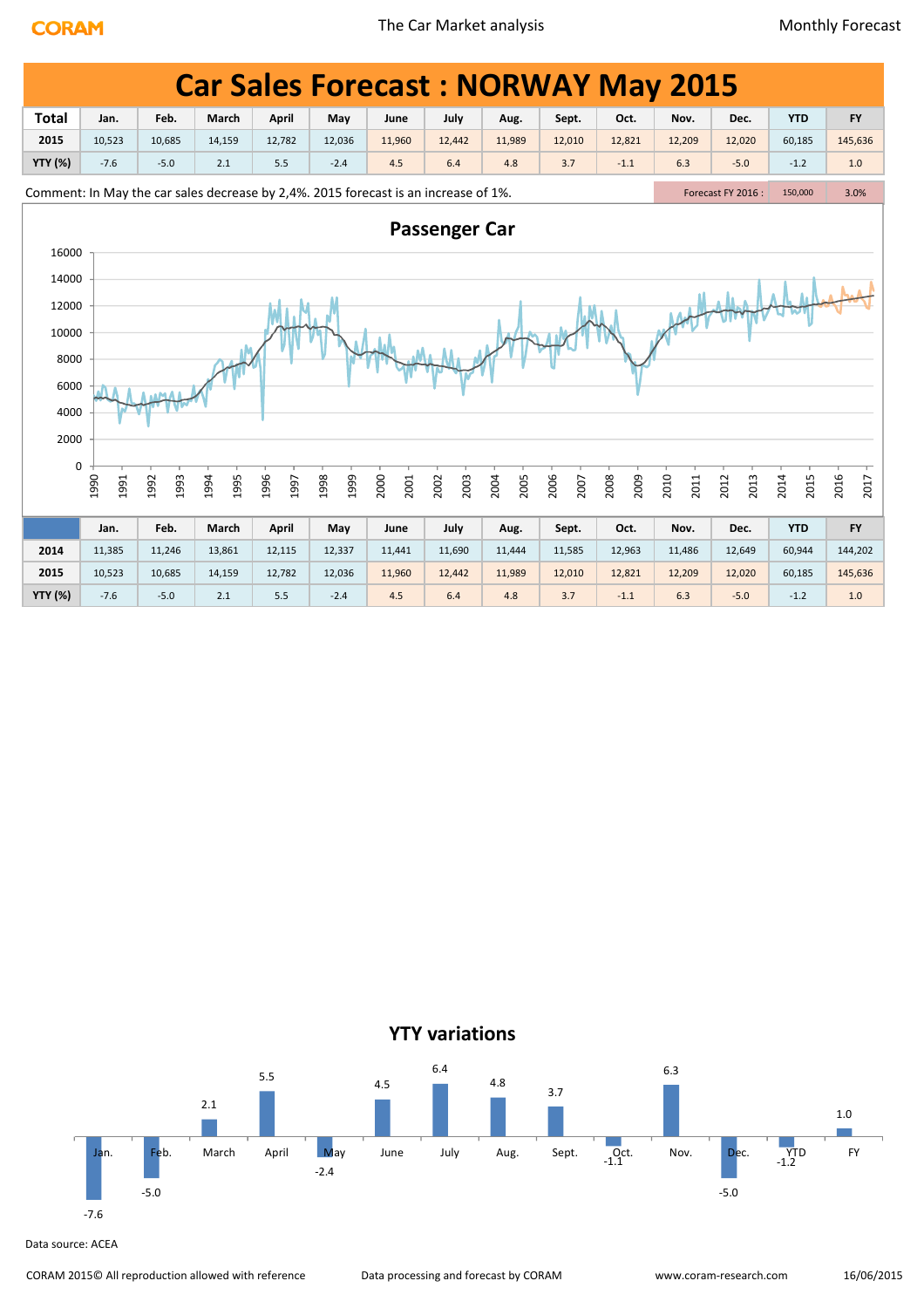|                | <b>Car Sales Forecast: POLAND May 2015</b>                                                                            |         |              |              |              |        |              |        |              |        |              |        |              |           |
|----------------|-----------------------------------------------------------------------------------------------------------------------|---------|--------------|--------------|--------------|--------|--------------|--------|--------------|--------|--------------|--------|--------------|-----------|
| <b>Total</b>   | Jan.                                                                                                                  | Feb.    | March        | <b>April</b> | May          | June   | July         | Aug.   | Sept.        | Oct.   | Nov.         | Dec.   | <b>YTD</b>   | <b>FY</b> |
| 2015           | 29,673                                                                                                                | 28,396  | 33,601       | 28,526       | 27,186       | 29,947 | 29,500       | 25,591 | 28,037       | 30,662 | 28,149       | 29,402 | 147,382      | 348,671   |
| <b>YTY (%)</b> | 1.7                                                                                                                   | $-12.9$ | $-6.3$       | 1.7          | 11.0         | 16.3   | 15.4         | 27.9   | 19.0         | 6.9    | 15.7         | 0.8    | $-1.9$       | 6.6       |
|                | Comment: In May the car sales increase by 11%. 2015 forecast is an increase of 6,6%.<br>Forecast FY 2016 :<br>347,000 |         |              |              |              |        |              |        |              |        |              |        |              | $-0.5%$   |
|                | <b>Passenger Car</b><br>70000                                                                                         |         |              |              |              |        |              |        |              |        |              |        |              |           |
| 60000          |                                                                                                                       |         |              |              |              |        |              |        |              |        |              |        |              |           |
| 50000          |                                                                                                                       |         |              |              |              |        |              |        |              |        |              |        |              |           |
| 40000          |                                                                                                                       |         |              |              |              |        |              |        |              |        |              |        |              |           |
| 30000          |                                                                                                                       |         |              |              |              |        |              |        |              |        |              |        |              |           |
|                |                                                                                                                       |         |              |              |              |        |              |        |              |        |              |        |              |           |
| 20000          |                                                                                                                       |         |              |              |              |        |              |        |              |        |              |        |              |           |
| 10000          |                                                                                                                       |         |              |              |              |        |              |        |              |        |              |        |              |           |
| 0              |                                                                                                                       |         |              |              |              |        |              |        |              |        |              |        |              |           |
|                | 1998<br>1997                                                                                                          | 1999    | 2000<br>2001 | 2002         | 2003<br>2004 | 2005   | 2006<br>2007 | 2008   | 2009<br>2010 | 2011   | 2012<br>2013 | 2014   | 2016<br>2015 | 2017      |
|                | Jan.                                                                                                                  | Feb.    | March        | April        | May          | June   | July         | Aug.   | Sept.        | Oct.   | Nov.         | Dec.   | <b>YTD</b>   | <b>FY</b> |
| 2014           | 29,181                                                                                                                | 32,593  | 35,847       | 28,045       | 24,494       | 25,748 | 25,566       | 20,003 | 23,565       | 28,690 | 24,322       | 29,165 | 150,160      | 327,219   |
| 2015           | 29,673                                                                                                                | 28,396  | 33,601       | 28,526       | 27,186       | 29,947 | 29,500       | 25,591 | 28,037       | 30,662 | 28,149       | 29,402 | 147,382      | 348,671   |
| <b>YTY (%)</b> | 1.7                                                                                                                   | $-12.9$ | $-6.3$       | 1.7          | 11.0         | 16.3   | 15.4         | 27.9   | 19.0         | 6.9    | 15.7         | 0.8    | $-1.9$       | 6.6       |

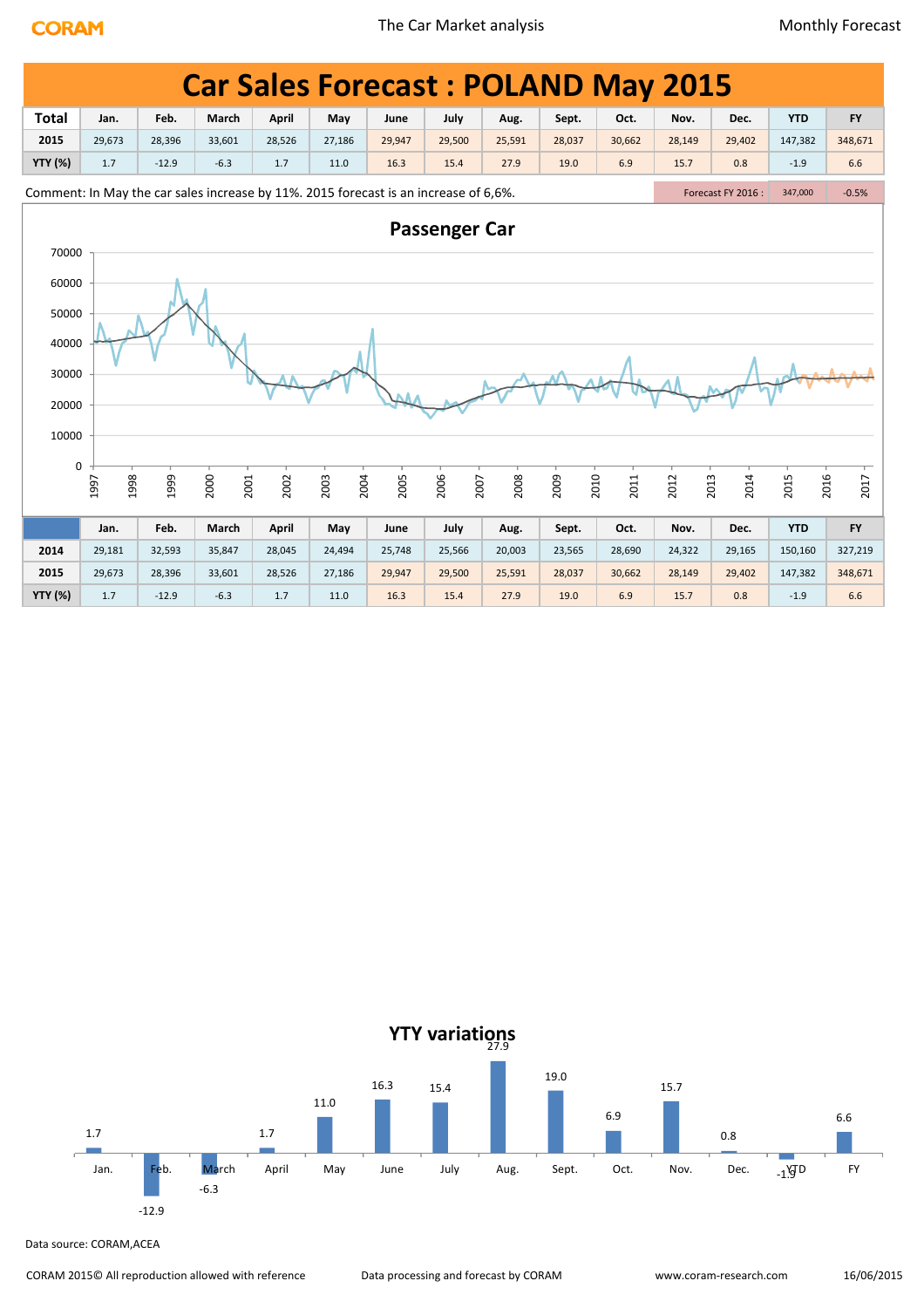|                | <b>Car Sales Forecast: PORTUGAL May 2015</b>                                                                                      |              |              |              |              |              |              |              |              |              |              |              |              |              |
|----------------|-----------------------------------------------------------------------------------------------------------------------------------|--------------|--------------|--------------|--------------|--------------|--------------|--------------|--------------|--------------|--------------|--------------|--------------|--------------|
| <b>Total</b>   | Jan.                                                                                                                              | Feb.         | March        | April        | May          | June         | July         | Aug.         | Sept.        | Oct.         | Nov.         | Dec.         | <b>YTD</b>   | <b>FY</b>    |
| 2015           | 11,852                                                                                                                            | 14,299       | 20,071       | 15,014       | 18,343       | 19,532       | 19,237       | 15,853       | 17,976       | 19,246       | 18,945       | 18,881       | 79,579       | 209,248      |
| <b>YTY (%)</b> | 28.0                                                                                                                              | 35.6         | 41.8         | 21.9         | 33.1         | 24.1         | 35.8         | 104.8        | 85.5         | 63.4         | 62.1         | 58.6         | 32.5         | 46.6         |
|                | Comment: In May the car sales increase by 33,1%. 2015 forecast is an increase of 46,6%.<br>Forecast FY 2016 :<br>241,000<br>15.4% |              |              |              |              |              |              |              |              |              |              |              |              |              |
|                | <b>Passenger Car</b><br>35000                                                                                                     |              |              |              |              |              |              |              |              |              |              |              |              |              |
|                | 30000                                                                                                                             |              |              |              |              |              |              |              |              |              |              |              |              |              |
|                | 25000                                                                                                                             |              |              |              |              |              |              |              |              |              |              |              |              |              |
|                | 20000                                                                                                                             |              |              |              |              |              |              |              |              |              |              |              |              |              |
| 15000          |                                                                                                                                   |              |              |              |              |              |              |              |              |              |              |              |              |              |
|                |                                                                                                                                   |              |              |              |              |              |              |              |              |              |              |              |              |              |
| 10000          |                                                                                                                                   |              |              |              |              |              |              |              |              |              |              |              |              |              |
| 5000           |                                                                                                                                   |              |              |              |              |              |              |              |              |              |              |              |              |              |
| 0              |                                                                                                                                   |              |              |              |              |              |              |              |              |              |              |              |              |              |
|                | 1990<br>1991                                                                                                                      | 1993<br>1992 | 1995<br>1994 | 1996<br>1997 | 1999<br>1998 | 2000<br>2001 | 2003<br>2002 | 2004<br>2005 | 2006<br>2007 | 2008<br>2009 | 2010<br>2011 | 2012<br>2013 | 2014<br>2015 | 2016<br>2017 |
|                | Jan.                                                                                                                              | Feb.         | March        | April        | May          | June         | July         |              | Sept.        | Oct.         | Nov.         | Dec.         | <b>YTD</b>   | <b>FY</b>    |
|                |                                                                                                                                   |              |              |              |              |              |              | Aug.         |              |              |              |              |              |              |
| 2014           | 9,261                                                                                                                             | 10,547       | 14,152       | 12,314       | 13,782       | 15,733       | 14,168       | 7,739        | 9,688        | 11,780       | 11,686       | 11,905       | 60,056       | 142,755      |
| 2015           | 11,852                                                                                                                            | 14,299       | 20,071       | 15,014       | 18,343       | 19,532       | 19,237       | 15,853       | 17,976       | 19,246       | 18,945       | 18,881       | 79,579       | 209,248      |
| <b>YTY (%)</b> | 28.0                                                                                                                              | 35.6         | 41.8         | 21.9         | 33.1         | 24.1         | 35.8         | 104.8        | 85.5         | 63.4         | 62.1         | 58.6         | 32.5         | 46.6         |

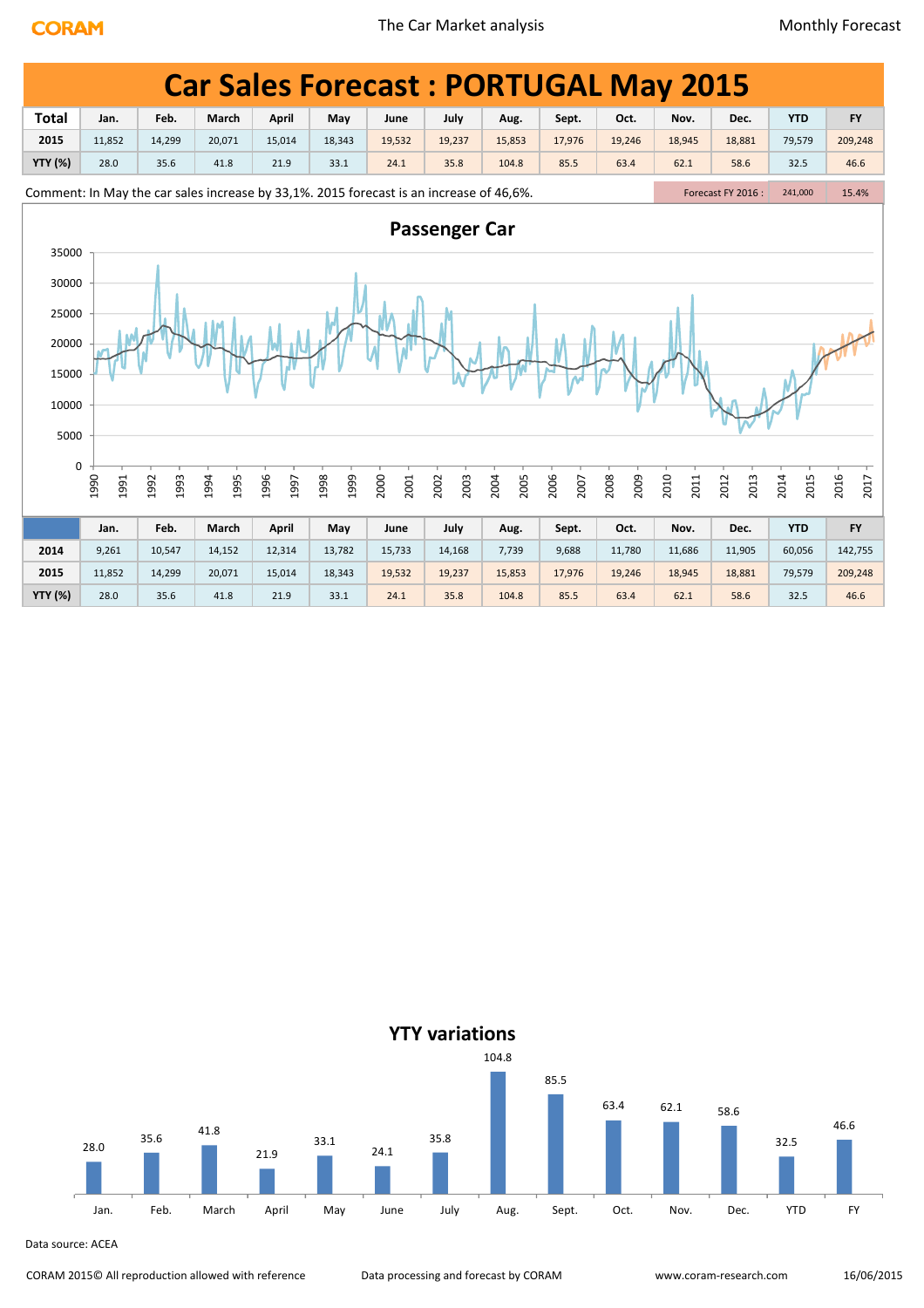|                | <b>Car Sales Forecast: ROMANIA May 2015</b>                                                                                      |       |              |       |              |         |                      |         |              |         |         |              |              |           |
|----------------|----------------------------------------------------------------------------------------------------------------------------------|-------|--------------|-------|--------------|---------|----------------------|---------|--------------|---------|---------|--------------|--------------|-----------|
| <b>Total</b>   | Jan.                                                                                                                             | Feb.  | March        | April | May          | June    | July                 | Aug.    | Sept.        | Oct.    | Nov.    | Dec.         | <b>YTD</b>   | <b>FY</b> |
| 2015           | 4,978                                                                                                                            | 4,116 | 5,358        | 5,482 | 5,927        | 5,780   | 5,748                | 4,483   | 4,840        | 5,717   | 4,874   | 3,789        | 25,861       | 61,092    |
| <b>YTY (%)</b> | $-2.7$                                                                                                                           | 12.8  | 17.1         | 11.2  | $-1.2$       | $-16.8$ | $-31.3$              | $-30.1$ | $-13.0$      | $-22.2$ | $-14.0$ | $-32.3$      | 6.5          | $-12.9$   |
|                | Comment: In May the car sales decrease by 1,2%. 2015 forecast is a decrease of 12,9%.<br>Forecast FY 2016:<br>$-21.1%$<br>48,200 |       |              |       |              |         |                      |         |              |         |         |              |              |           |
|                |                                                                                                                                  |       |              |       |              |         | <b>Passenger Car</b> |         |              |         |         |              |              |           |
|                | 35000                                                                                                                            |       |              |       |              |         |                      |         |              |         |         |              |              |           |
| 30000          |                                                                                                                                  |       |              |       |              |         |                      |         |              |         |         |              |              |           |
| 25000          |                                                                                                                                  |       |              |       |              |         |                      |         |              |         |         |              |              |           |
| 20000          |                                                                                                                                  |       |              |       |              |         |                      |         |              |         |         |              |              |           |
| 15000          |                                                                                                                                  |       |              |       |              |         |                      |         |              |         |         |              |              |           |
| 10000          |                                                                                                                                  |       |              |       |              |         |                      |         |              |         |         |              |              |           |
| 5000           |                                                                                                                                  |       |              |       |              |         |                      |         |              |         |         |              |              |           |
| 0              |                                                                                                                                  |       |              |       |              |         |                      |         |              |         |         |              |              |           |
|                | 1998<br>1997                                                                                                                     | 1999  | 2000<br>2001 | 2002  | 2004<br>2003 | 2005    | 2006<br>2007         | 2008    | 2010<br>2009 | 2011    | 2012    | 2013<br>2014 | 2016<br>2015 | 2017      |
|                | Jan.                                                                                                                             | Feb.  | March        | April | May          | June    | July                 | Aug.    | Sept.        | Oct.    | Nov.    | Dec.         | <b>YTD</b>   | <b>FY</b> |
| 2014           | 5,118                                                                                                                            | 3,650 | 4,577        | 4,932 | 6,001        | 6,947   | 8,368                | 6,410   | 5,561        | 7,344   | 5,669   | 5,595        | 24,278       | 70,172    |
| 2015           | 4,978                                                                                                                            | 4,116 | 5,358        | 5,482 | 5,927        | 5,780   | 5,748                | 4,483   | 4,840        | 5,717   | 4,874   | 3,789        | 25,861       | 61,092    |
| <b>YTY (%)</b> | $-2.7$                                                                                                                           | 12.8  | 17.1         | 11.2  | $-1.2$       | $-16.8$ | $-31.3$              | $-30.1$ | $-13.0$      | $-22.2$ | $-14.0$ | $-32.3$      | 6.5          | $-12.9$   |

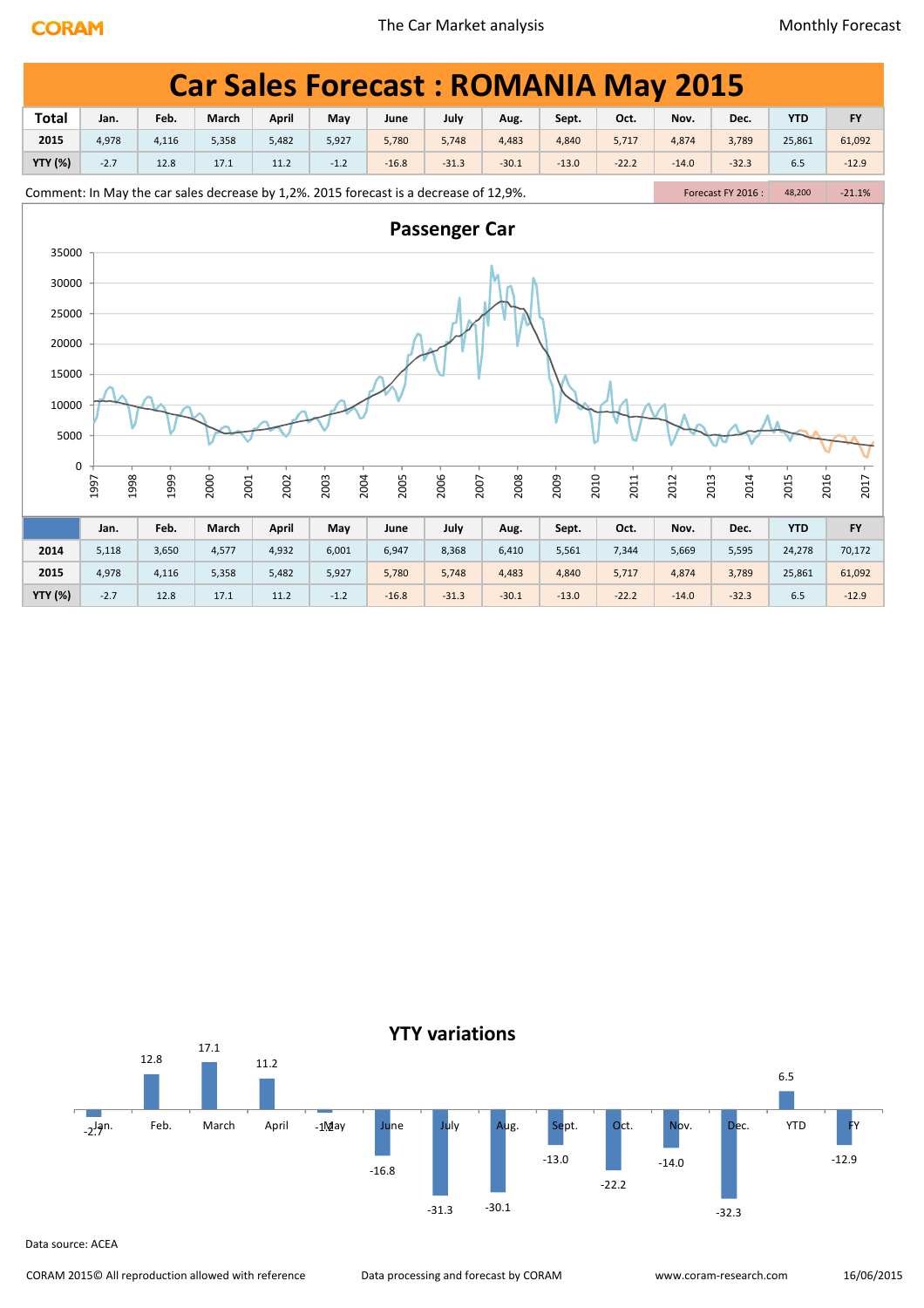|                | <b>Car Sales Forecast: SLOVAKIA May 2015</b>                                                                                                                                      |        |       |              |       |       |       |       |       |        |       |       |            |           |
|----------------|-----------------------------------------------------------------------------------------------------------------------------------------------------------------------------------|--------|-------|--------------|-------|-------|-------|-------|-------|--------|-------|-------|------------|-----------|
| <b>Total</b>   | Jan.                                                                                                                                                                              | Feb.   | March | April        | May   | June  | July  | Aug.  | Sept. | Oct.   | Nov.  | Dec.  | <b>YTD</b> | <b>FY</b> |
| 2015           | 4,572                                                                                                                                                                             | 5,304  | 6,718 | 6,532        | 6,596 | 6,994 | 6,937 | 5,902 | 6,251 | 7,218  | 6,402 | 7,171 | 29,722     | 76,597    |
| <b>YTY (%)</b> | $-16.2$                                                                                                                                                                           | $-1.5$ | 11.7  | 9.1          | 5.4   | 1.5   | 4.2   | 12.4  | 16.5  | $-0.9$ | 16.7  | 15.3  | 2.1        | 6.0       |
|                | Comment: In May the car sales increase by 5,4%. 2015 forecast is an increase of 6%.<br>Forecast FY 2016 :<br>8.7%<br>83,300                                                       |        |       |              |       |       |       |       |       |        |       |       |            |           |
|                | <b>Passenger Car</b><br>12000<br>10000                                                                                                                                            |        |       |              |       |       |       |       |       |        |       |       |            |           |
|                |                                                                                                                                                                                   |        |       |              |       |       |       |       |       |        |       |       |            |           |
| 8000           |                                                                                                                                                                                   |        |       |              |       |       |       |       |       |        |       |       |            |           |
|                | 6000<br>4000                                                                                                                                                                      |        |       |              |       |       |       |       |       |        |       |       |            |           |
| 2000           |                                                                                                                                                                                   |        |       |              |       |       |       |       |       |        |       |       |            |           |
|                | $\pmb{0}$<br>2000<br>1998<br>1999<br>2005<br>2006<br>2008<br>2009<br>2010<br>2016<br>2017<br>2002<br>2003<br>2004<br>2007<br>2012<br>2013<br>2014<br>2015<br>1997<br>2001<br>2011 |        |       |              |       |       |       |       |       |        |       |       |            |           |
|                | Jan.                                                                                                                                                                              | Feb.   | March | <b>April</b> | May   | June  | July  | Aug.  | Sept. | Oct.   | Nov.  | Dec.  | <b>YTD</b> | <b>FY</b> |
| 2014           | 5,455                                                                                                                                                                             | 5,385  | 6,015 | 5,986        | 6,260 | 6,891 | 6,656 | 5,249 | 5,367 | 7,282  | 5,484 | 6,219 | 29,101     | 72,249    |
| 2015           | 4,572                                                                                                                                                                             | 5,304  | 6,718 | 6,532        | 6,596 | 6,994 | 6,937 | 5,902 | 6,251 | 7,218  | 6,402 | 7,171 | 29,722     | 76,597    |
| <b>YTY (%)</b> | $-16.2$                                                                                                                                                                           | $-1.5$ | 11.7  | 9.1          | 5.4   | 1.5   | 4.2   | 12.4  | 16.5  | $-0.9$ | 16.7  | 15.3  | 2.1        | 6.0       |

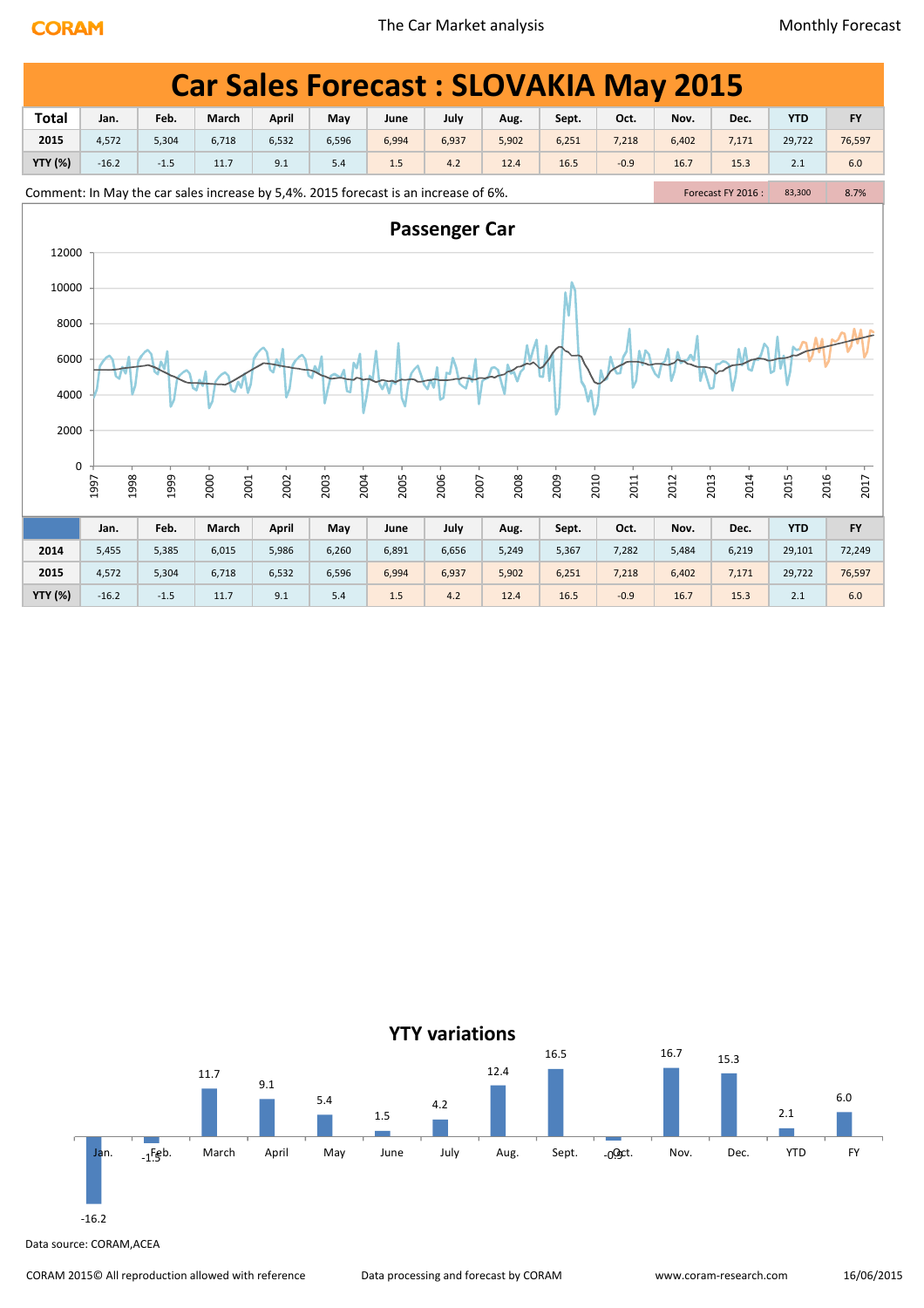|                | <b>Car Sales Forecast: SLOVENIA May 2015</b>                                           |       |              |              |              |       |              |       |              |        |              |       |                              |           |  |
|----------------|----------------------------------------------------------------------------------------|-------|--------------|--------------|--------------|-------|--------------|-------|--------------|--------|--------------|-------|------------------------------|-----------|--|
| <b>Total</b>   | Jan.                                                                                   | Feb.  | March        | <b>April</b> | May          | June  | July         | Aug.  | Sept.        | Oct.   | Nov.         | Dec.  | <b>YTD</b>                   | <b>FY</b> |  |
| 2015           | 5,685                                                                                  | 4,550 | 5,958        | 5,348        | 5,388        | 5,598 | 4,991        | 3,787 | 4,350        | 4,709  | 4,258        | 3,408 | 26,929                       | 58,030    |  |
| <b>YTY (%)</b> | 4.8                                                                                    | 12.4  | 16.7         | 9.7          | 13.7         | 16.0  | 8.5          | 14.6  | $-1.7$       | $-8.3$ | 0.9          | 1.0   | 11.3                         | 7.3       |  |
|                | Comment: In May the car sales increase by 13,7%. 2015 forecast is an increase of 7,3%. |       |              |              |              |       |              |       |              |        |              |       | Forecast FY 2016 :<br>57,500 |           |  |
| 9000           | <b>Passenger Car</b>                                                                   |       |              |              |              |       |              |       |              |        |              |       |                              |           |  |
| 8000           |                                                                                        |       |              |              |              |       |              |       |              |        |              |       |                              |           |  |
| 7000           |                                                                                        |       |              |              |              |       |              |       |              |        |              |       |                              |           |  |
| 6000           |                                                                                        |       |              |              |              |       |              |       |              |        |              |       |                              |           |  |
| 5000           |                                                                                        |       |              |              |              |       |              |       |              |        |              |       |                              |           |  |
| 4000           |                                                                                        |       |              |              |              |       |              |       |              |        |              |       |                              |           |  |
| 3000           |                                                                                        |       |              |              |              |       |              |       |              |        |              |       |                              |           |  |
| 2000           |                                                                                        |       |              |              |              |       |              |       |              |        |              |       |                              |           |  |
| 1000           |                                                                                        |       |              |              |              |       |              |       |              |        |              |       |                              |           |  |
| 0              | 1998<br>1997                                                                           | 1999  | 2000<br>2001 | 2002         | 2003<br>2004 | 2005  | 2006<br>2007 | 2008  | 2010<br>2009 | 2011   | 2012<br>2013 | 2014  | 2015<br>2016                 | 2017      |  |
|                | Jan.                                                                                   | Feb.  | March        | April        | May          | June  | July         | Aug.  | Sept.        | Oct.   | Nov.         | Dec.  | <b>YTD</b>                   | <b>FY</b> |  |
| 2014           | 5,425                                                                                  | 4,047 | 5,106        | 4,876        | 4,737        | 4,826 | 4,601        | 3,304 | 4,426        | 5,134  | 4,220        | 3,373 | 24,191                       | 54,075    |  |
| 2015           | 5,685                                                                                  | 4,550 | 5,958        | 5,348        | 5,388        | 5,598 | 4,991        | 3,787 | 4,350        | 4,709  | 4,258        | 3,408 | 26,929                       | 58,030    |  |
| <b>YTY (%)</b> | 4.8                                                                                    | 12.4  | 16.7         | 9.7          | 13.7         | 16.0  | 8.5          | 14.6  | $-1.7$       | $-8.3$ | 0.9          | 1.0   | 11.3                         | 7.3       |  |